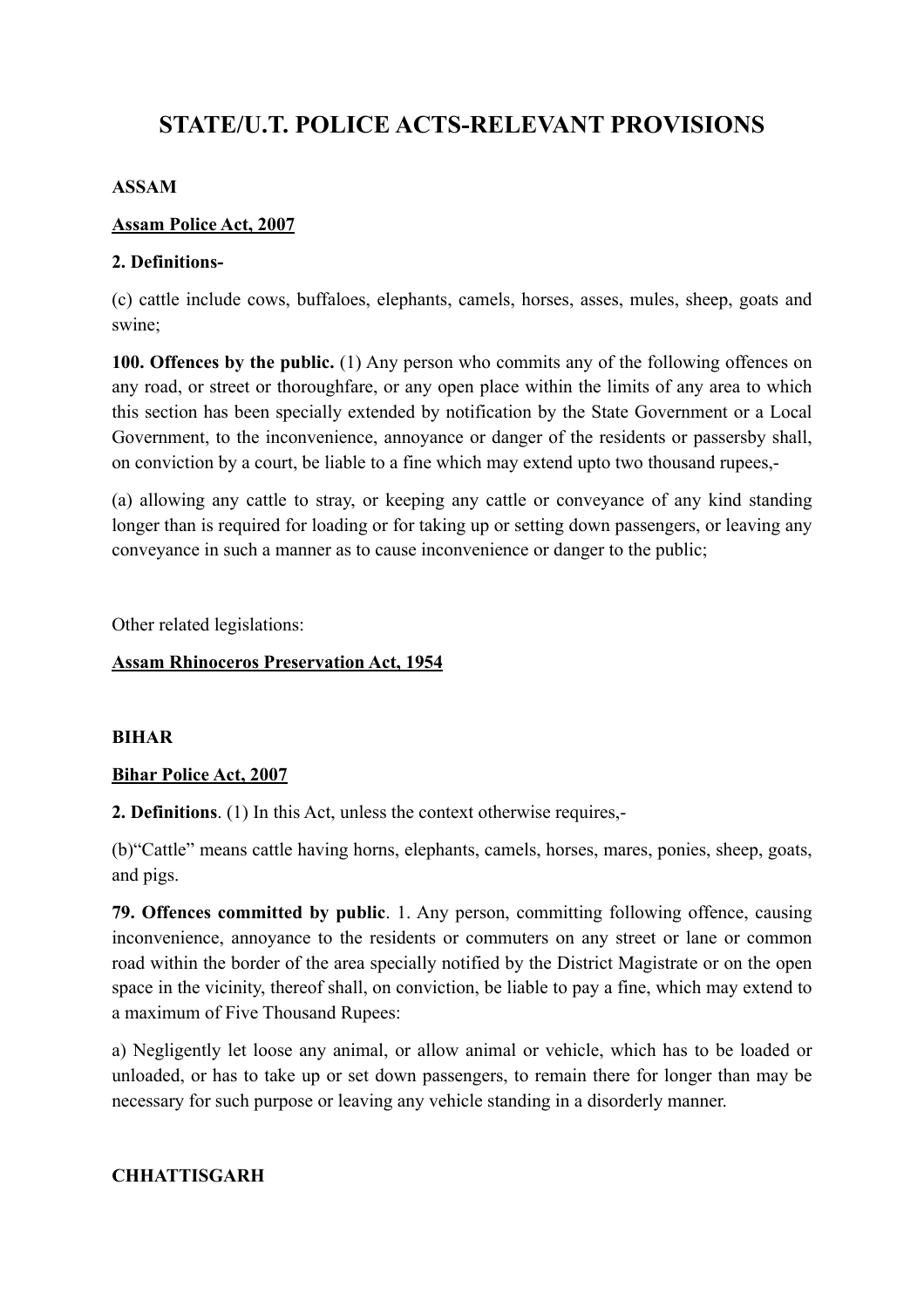#### **Chhattisgarh Police Act, 2007**

**35. Regulation of Traffic.** The District Superintendent of Police may, from time to time issue directions for regulating the use of public roads and streets in respect of motorists, cyclists, pedestrians and persons accompanying animals, and for regulating the parking of vehicles including bicycles, with a view to ensure smooth and orderly movement of traffic.

#### **DELHI**

#### **Delhi Police Act, 1978**

#### **2. Interpretation.**

(b). "cattle" includes elephants, camels, horses, asses, mules, sheep, goats and swine.

### **28. Power to make regulations for regulating traffic and for preservation of order in public places, etc.-**

(1) The Commissioner of Police may, by notification in the Official Gazette, make regulations to provide for all or any of the following matters, namely:

(b) use of streets and other public places by persons riding, driving, cycling, **walking or leading or accompanying cattle**, so as to prevent danger, obstruction or inconvenience to the public;

(c) regulating the conditions under which streets are used as halting places for vehicles or cattle;

(f) specifying certain hours of the day during which cattle shall not be driven or driven only in accordance with such regulations, along the streets, or along certain specified streets;

(g) regulating the leading, driving, conducting or conveying of any elephant or wild or dangerous animal through or in any street.

(j) prohibiting, except along certain specified streets and during specified hours and subject to conditions as may be specified, the exposure or movement in any street of animals suffering from contagious or infectious diseases, the carcasses of animals or parts of such carcasses.

(l) setting apart places for slaughtering animals, the cleaning of carcasses or hides, the deposit of noxious or offensive matter and for obeying calls of nature.

(m) in cases of existing or apprehended epidemic or infectious disease of animals, the cleanliness and disinfection of premises by the occupier thereof and residents therein and the segregation and management of the animals diseased or supposed to be diseased, as may have been directed/approved by the Administrator to prevent the disease/check its spread.

(r) prohibiting, except in accordance with such regulations, the fastening or detention of any horse or other animals in any street or public place.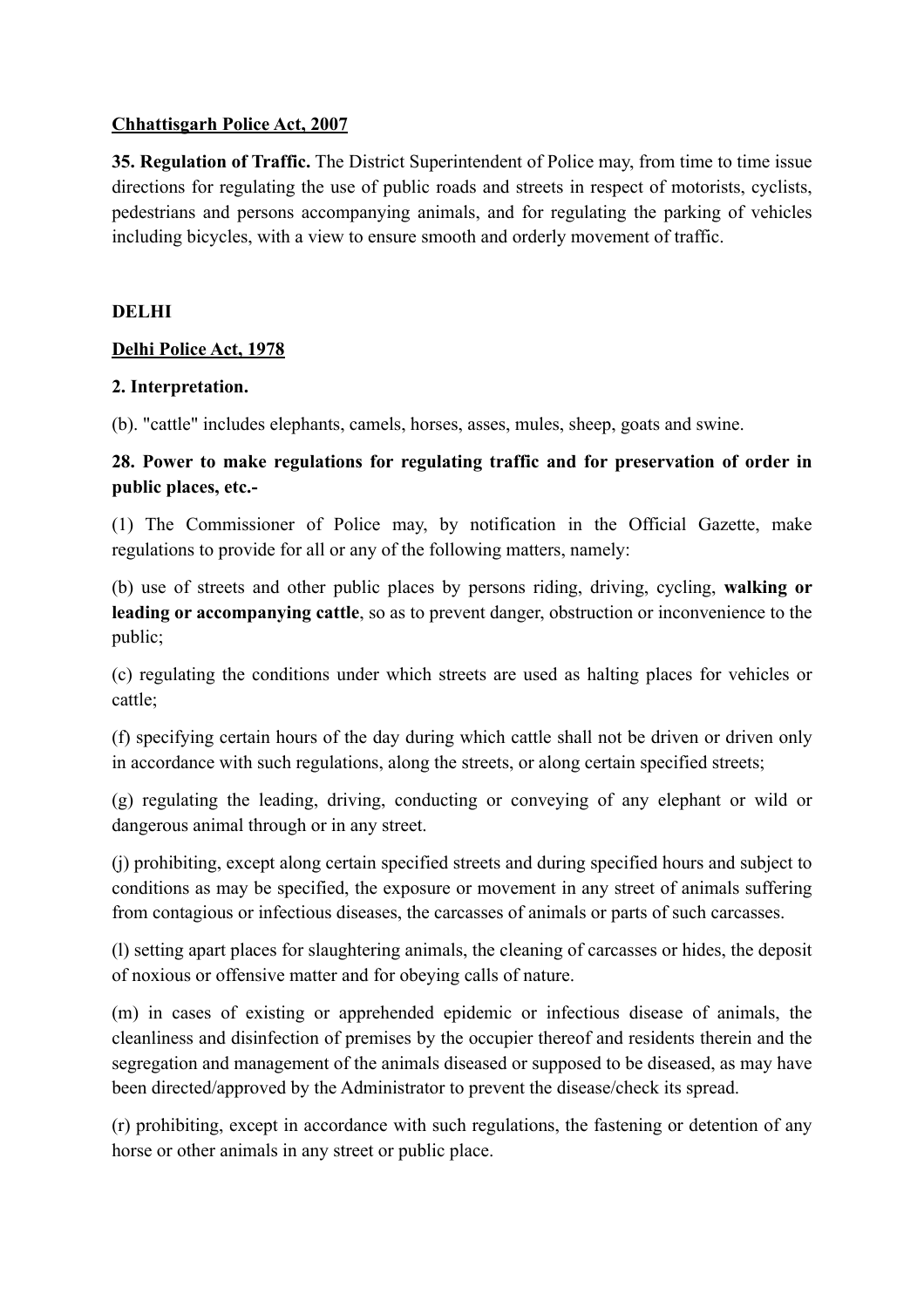# **67. Procedure for disposal of property taken charge of under section 66**.

(2) If the property or its part consists of livestock, it may forthwith be sold by auction under the orders of the Commissioner of Police and the net proceeds of such sale shall be dealt with in the manner as is provided for the disposal of the said property in the Act.

**73. Powers with regard to offences under Act 59 of 1960.** (1) When in respect of an animal an offence punishable under sub-section (1) of section 11 or section 12 of the PCA Act, 1960 has been committed, or when there is a reasonable ground for suspecting that such offence has been committed, a police officer may-

(a) take the animal to the Metropolitan Magistrate, or

(b) if the accused person so requires, take the animal to a veterinary officer specified by general or special order by the Administrator in this behalf.

(c) take the animal to an infirmary appointed under section 35 of the said Act for treatment and detention therein, pending direction of a Magistrate under sub-section (2) of that section, or

(d) when the animal is in such physical condition that it cannot be taken to a veterinary officer or a Metropolitan Magistrate, draw up a report of the condition of the animal in the presence of two or more respectable persons describing such wound, sores, fractures, bruises, or other marks of injury as found on the body of the animal.

In Section 73(1)(b) and (d): Provided that the police officer may take the animal for detention in a dispensary or any suitable place approved by the Administrator by general or special order and the animal shall thereupon be detained there until its production before a Metropolitan Magistrate.

(2) Where an animal is detained in a dispensary, infirmary or other place under sub-section (1), the animal shall be produced before a Metropolitan Magistrate with the least possible delay and in any case within a period not exceeding three days from the date on which it was so detained.

# **74. Powers of Metropolitan Magistrate to return animal to person from whose possession it was taken.**

When the animal is brought before a Metropolitan Magistrate under section 73, the Magistrate may direct the animal to be returned to the person from whose possession it was taken on such person giving security to the satisfaction of the Metropolitan Magistrate binding himself to produce the animal when required

**or** may direct that the animal shall be sent for treatment and care to an infirmary and be detained there as provided in Section 35 of the PCA Act, 1960

**or** may make such order as he thinks fit regarding the disposal or custody or production of the animal.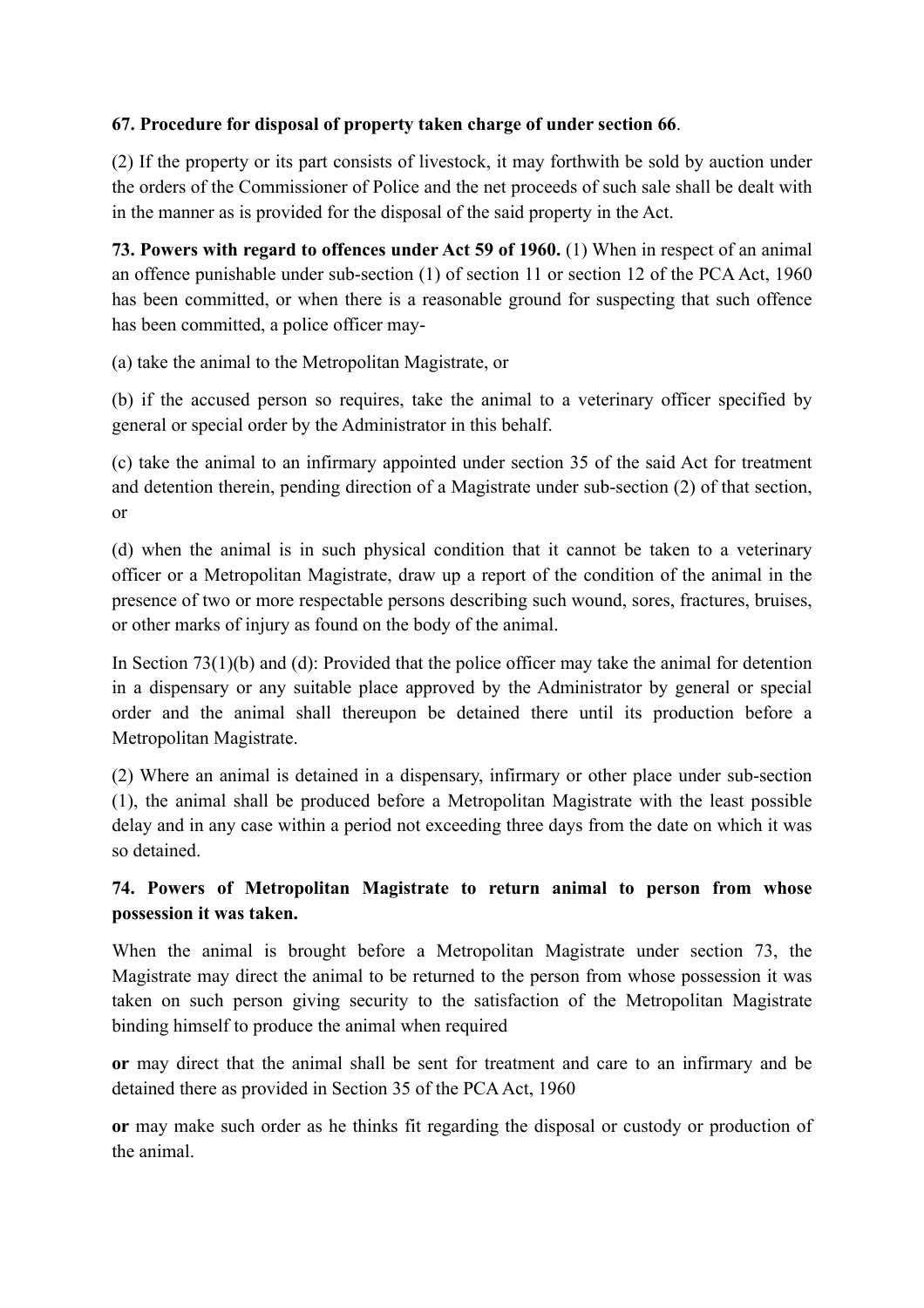### **75. Veterinary officer to examine the animal.**

The veterinary officer before whom an animal is brought under section 73 shall, with all convenient speed, examine the same and draw up a report of such examination and a copy of the report of such examination shall be delivered free of charge to the accused person if he applies for it.

### **76. Animal to be dealt with under PCA Act.**

Sub-sections (3) to (7) of section 35 of the PCA Act shall apply in relation to the detention of animal (including the cost of transport, maintenance and treatment of the animal) in the dispensary, infirmary or other place when under section 73 a police officer takes an animal for detention before its production to a Metropolitan Magistrate or a Metropolitan Magistrate directs its further detention.

#### **77. Power of police officer to unsaddle animal or to unload it.**

When a police officer in good faith suspects that any animal being employed in any work is, by reason of any sore, unfit to be so employed, he may require the person in charge to unsaddle or unload it for the purpose of ascertaining whether any sore exists and, if any person refuses to do so, such police officer may himself unsaddle or unload the animal or may cause the same to be unsaddled or unloaded.

#### **78. Arrest without warrant in case of certain offences under PCA Act.**

Any police officer may arrest, without a warrant from a Magistrate, any person committing in his presence any offence punishable under clauses (a) to (m) of sub-section (1) of section 11 of the PCA Act.

#### **79. Provisions of this Chapter to be in addition to the provisions of the PCA Act.**

#### **80. Disregarding the rules of the road.**

No person shall— (b) leave in any street or public place insufficiently tended or secured any animal or vehicle.

#### **81. Causing obstruction or mischief by animal.**

No person shall cause obstruction, damage, injury, danger, alarm or mischief in any street or public place—

(i) by misbehavior, negligence or ill-usage in the driving, management, treatment or care of any animal or vehicle; or

(ii) by driving any vehicle or animal laden with timber, poles or other unwieldy articles through a street or public place contrary to any regulation made in that behalf.

#### **82. Exposing animal for hire, sale, etc.**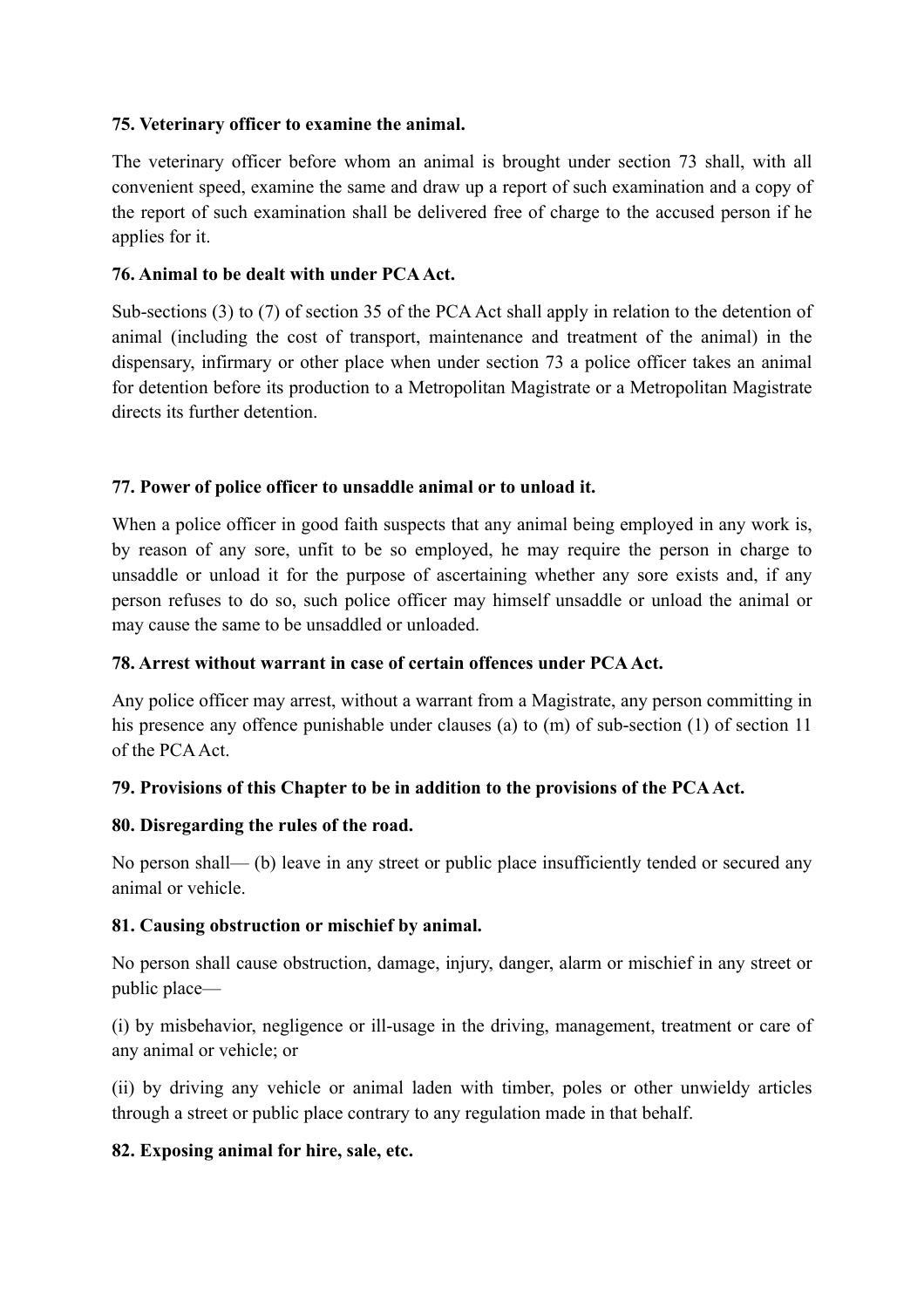No person shall in any street or public place expose for hire or sale any animal or clean or groom any horse or other animal except at such times and places as the competent authority permits,

**or** shall train any horse or other animal or make any vehicle or any part of a vehicle

**or** (except when repairing on the spot is unavoidable) repair any vehicle or part of a vehicle,

**or** carry on therein any manufacture or operation so as to be a serious impediment to traffic or serious annoyance to residents in the vicinity or to the public.

### **83. Causing any obstruction in a street.**

No person shall cause obstruction in any street or public place—

(a) by allowing any animal or vehicle, which has to be loaded or unloaded, or take up or set down passengers, to remain or stand in the street or the public place longer than may be necessary for such purpose; or

(b) by leaving any vehicle standing or fastening any cattle in the street or the public place; or

(c) by using any part of a street or public place as a halting place for vehicles or cattle.

#### **84. Obstructing a footway.**

No person shall drive, ride, load, propel or leave on any footway any animal or fasten any animal in such a way that the animal can stand across or upon such footway.

#### **86. Doing offensive acts in or near a street or public place.**

No person shall slaughter any animal, clean a carcass or hide in or near to and within sight of a street or public place, except at a place set apart for the purpose, so as to cause annoyance to the neighbouring residents or to passers-by.

#### **87. Letting loose horse, etc., and suffering ferocious dogs to be at large.**

No person shall in any street or public place—

(a) negligently let loose any horse or other animal, so as to cause danger, injury, alarm or annoyance; or

(b) suffer a ferocious dog to be at large without a muzzle; or

(c) set on or urge a dog or other animal to attack, worry or put in fear any person or horse or other animal.

#### **94. Prohibition against flying kites, etc.**

No person shall fly a kite or any other thing so as to cause danger, injury or alarm to persons, animals or property.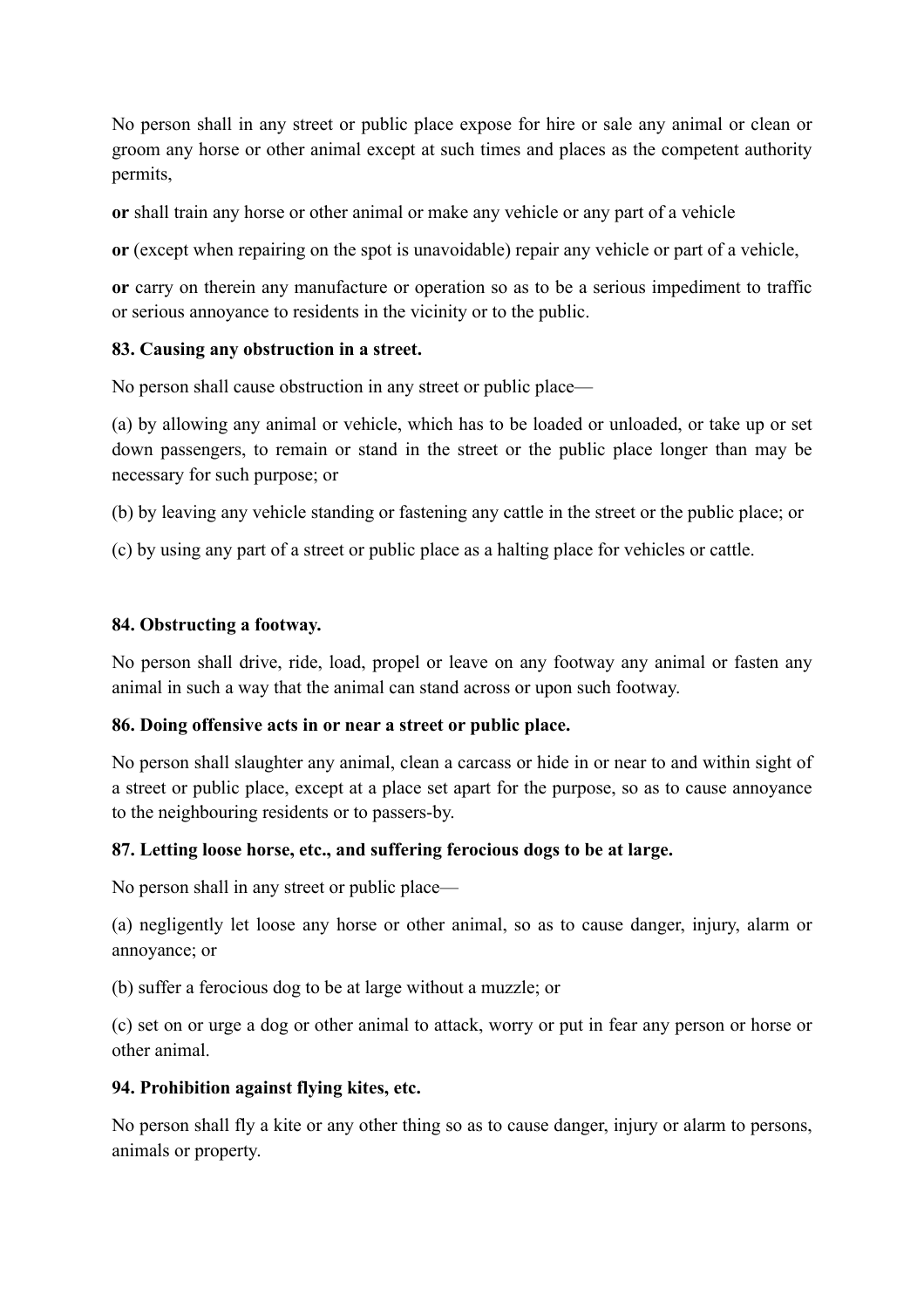### **98. Penalty for failure to keep in confinement cattle, etc.**

(1) Whoever allows any cattle which are in his charge to stray in any street or to trespass upon any public or private property shall on conviction be punished—

(a) for the **first offence**, with **imprisonment** for a term which may extend to **one month**, or with **fine** which may extend to **three hundred rupees**, or with both; and

(b) for the **second or subsequent offence**, with imprisonment for a term which may extend to **six months**, or with fine which may extend to **five hundred rupees**, or with both.

(2) The Metropolitan Magistrate trying an offence under sub-section (1) may order—

(a) that the accused shall pay compensation not exceeding **two hundred and fifty rupees** as Magistrate considers reasonable for any damage proved to have been caused to property or the produce of land by the cattle under the control of the accused trespassing on land;

(b) that the cattle in respect of which the offence has been committed shall be **forfeited** to the Government.

(3) Any compensation awarded under sub-section (2) may be recovered as if it were a fine imposed under this section.

(4) It shall be the duty of every police officer and it shall be lawful for any other person to seize and take to any cattle pound for confinement therein any cattle found straying in any street or trespassing upon any private or public property.

(5) Any fine imposed under this section may be recovered by sale of all or any of the cattle in respect of which the offence was committed, whether they are the property of the person convicted of the offence or were only in his charge when the offence was committed.

(6) Notwithstanding anything contained in the Code of Criminal Procedure, 1973, the offence punishable under this section shall be cognizable.

#### **99. Punishment for cruelty to animals.**

Whoever in any place cruelly beats, goads, overworks, ill-treats or tortures or causes, or procures to be cruelly beaten, goaded, overworked, ill-treated or tortured, any animal shall, on conviction, be punished with **imprisonment which may extend to one month**, or with **fine which may extend to one hundred rupees**, or with both.

# **GOA**

# **Goa Police Bill, 2008 (not passed by the Legislative Assembly as of Oct 2019)**

**2. Definitions**.— (1) In this Act, unless the context otherwise requires,—

(b) "Cattle" include cows, buffalos, elephants, camels, horses, asses, mules, sheep, goats and swine;

# **77. Punishment for certain offences pertaining to public nuisances.—**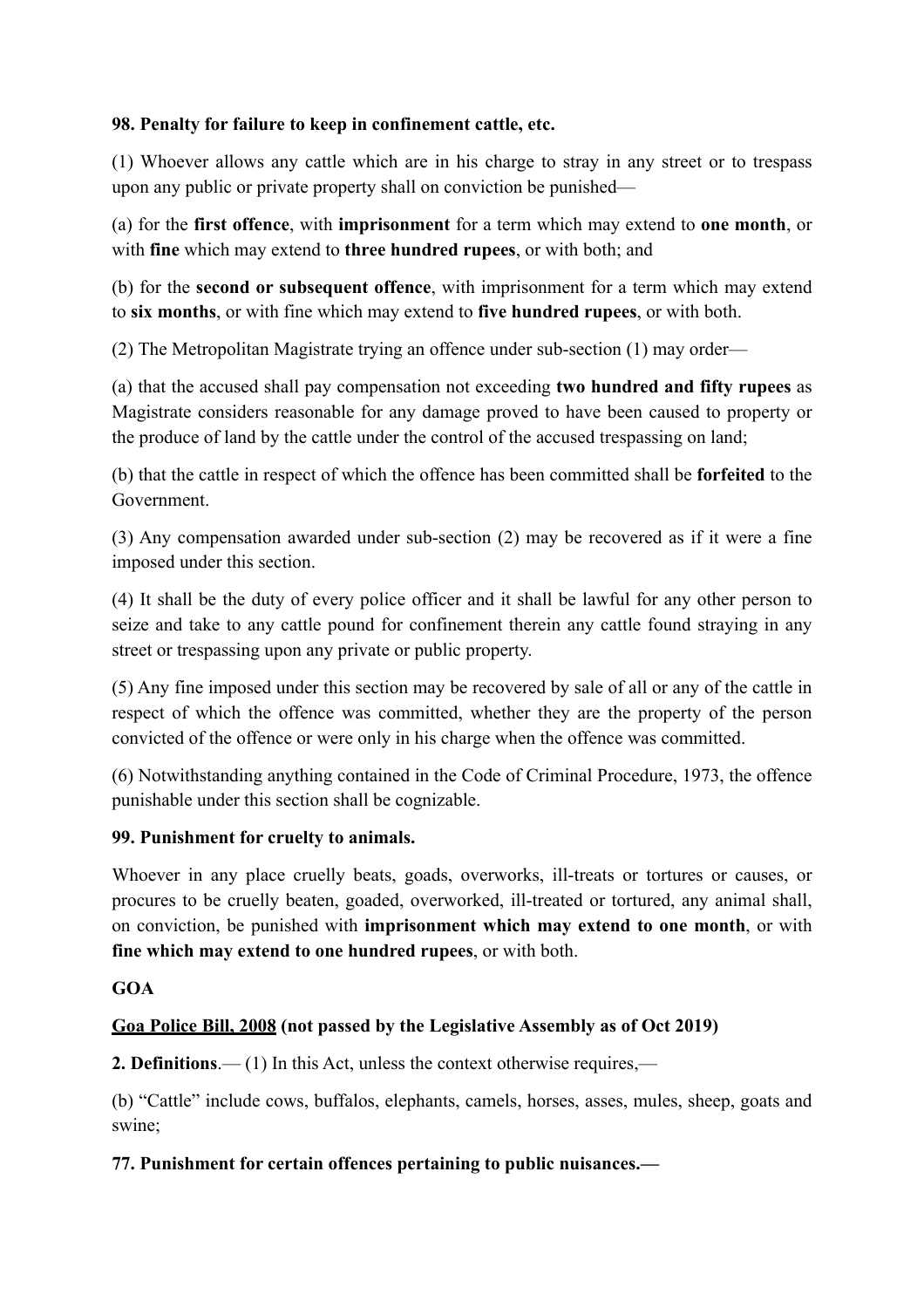(1) Any person who, on any road or in any open place or street or thoroughfare within the limits of any town to which this section shall be specially extended by the State Government commits any injury, danger, indecent exposure of his person, obstruction, inconvenience, annoyance to persons, risk, danger or damage of the residents or passengers, shall be punished with fine which may extend to two hundred rupees.

(2) Where any act or omission constitute the following offences under this Act and also under any other Act, then the offender found guilty of such offence shall be liable to be punished under the other Act and not under this Act.

**(i) Slaughtering cattle,—** Any person who slaughters cattle shall be punishable on conviction with fine which may extend to five hundred rupees, or with imprisonment which may extend to three months, or with both.

**(ii) Cruelty to animals**— Any person who wantonly or cruelly beats, abuses or tortures any animal, shall be punishable in case of first offence with fine which shall not be less than ten rupees but extend to fifty rupees and incase of subsequent offences committed within three years of the previous offence, with fine which shall be not less than twenty five rupees but which may extend to one hundred rupees or with imprisonment for a term which may extend to three months, or with both.

**59. Regulation of Traffic.**— The District Superintendent of Police or any officer specially authorized by the State Government for management of traffic in any area may, from time to time, issue directions for regulating the use of public roads and streets in respect of motorists, cyclists, pedestrians and persons accompanying animals, and for regulating the parking of vehicles including bicycles, with a view to ensure smooth and orderly movement of traffic.

# **GUJARAT & MAHARASHTRA**

.

.

# **Bombay Police Act, 1951 (Gujarat Amendment)**

**2. Definitions.** In this Act, unless there is anything repugnant in the subject or context,-

(1) "cattle" includes elephants, camels, horses, asses, mules, sheep, goats and swine;

# **33. Power to make rules or regulation of traffic and for preservation of order in public place, etc.**

(1) The Commissioner may make, alter, or rescind rules or orders not inconsistent with this Act, in areas under their respective charges or any part thereof, namely: -

(e) prescribing certain hours of the day during which cattle shall not be driven along the streets, or along certain specified streets, except subject to such regulations as he may prescribe in that behalf;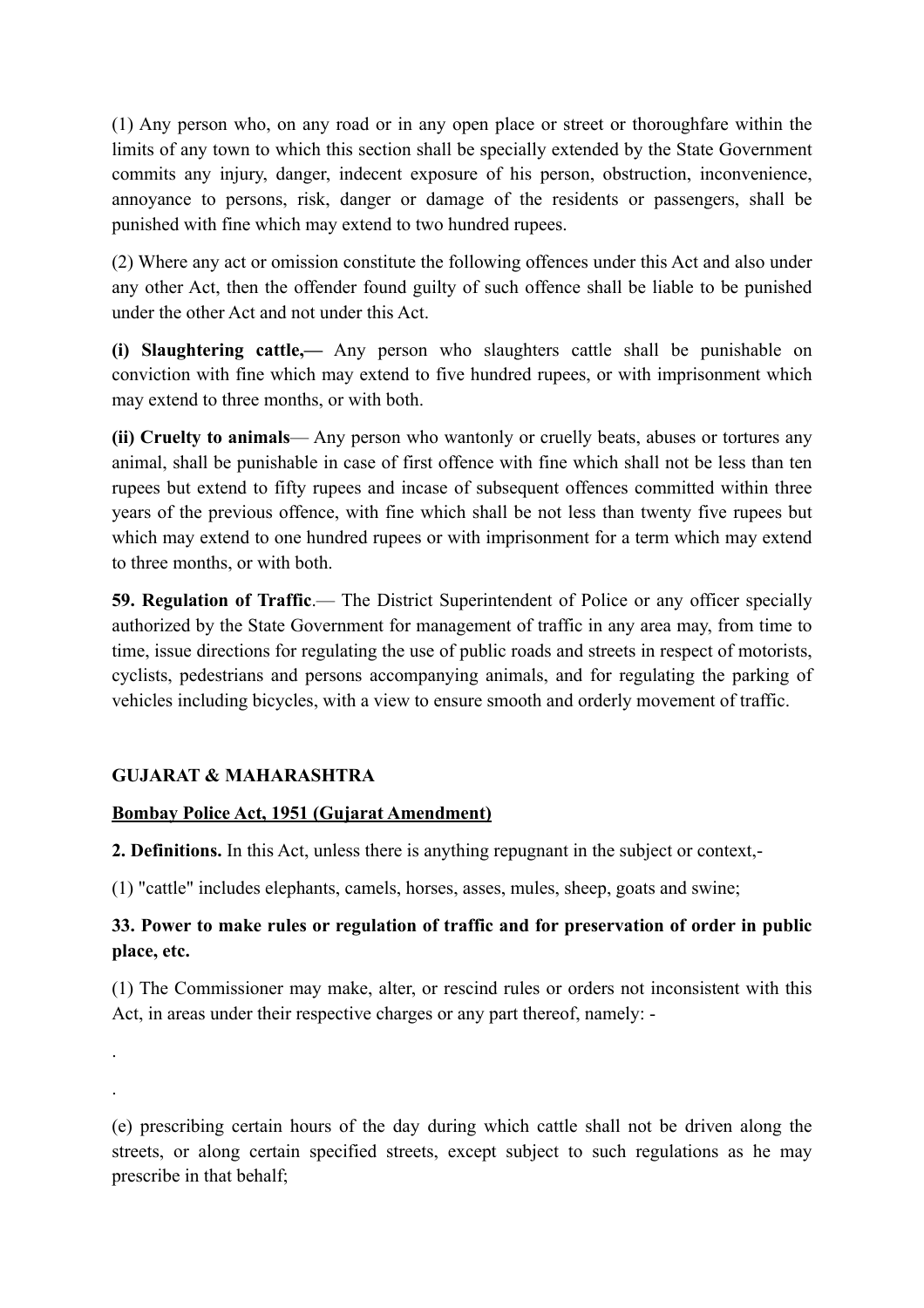(f) regulating the leading, driving, conducting or conveying of any elephant or wild or dangerous animal through or in any street;

(i) prohibiting except along certain specified streets and during specified hours and subject to such regulations as he may prescribe in that behalf, the exposure or movement in any street of persons or animals suffering from contagious or infectious diseases and the carcasses of animals or part thereof and the corpses of persons deceased;

(k) setting apart places for the slaughtering of animals, the cleaning of carcasses or hides, the deposit of noxious or offensive matter and for obeying calls of nature;

(l) in cases of existing or apprehended epidemic or infectious disease of men or animals, the cleanliness and disinfection of premises by the occupier thereof and residents therein and the segregation and management of the persons or animals diseased or supposed to be diseased, as may have been directed or approved by the State Government, with a view to prevent the disease or to check the spreading thereof;

q) prohibiting, except under such reasonable rules as he may make, the placing of building materials or other articles or the fastening or detention of any horse or other animals in any street or public place;

#### **44. Destruction of Stray Dogs.**

.

.

.

.

.

.

(1) The Commissioner and the District Superintendent in areas under their respective charges, may from time to time, by public notice, proclaim that any stray dogs found, during such period as may be specified in the said notice, wandering in the streets or in any public place may be destroyed, and any dog so found within such period may be destroyed accordingly. (2) The authority empowered under sub-section (1) may be public notice require that every dog, within any street or public place and not led by some person, shall be muzzled in such a manner as effectually to prevent it from biting, while not obstructing its breathing or drinking and the Police may, so long as such notice remains if force, destroy or take possession of and detain any dog found loose without muzzle in any street or place beyond the premises of the owner thereof:

Provided that any dog so found, wearing a collar on which an apparently genuine name and address of an owner is inscribed, shall not, unless it is rebid be forthwith destroyed, but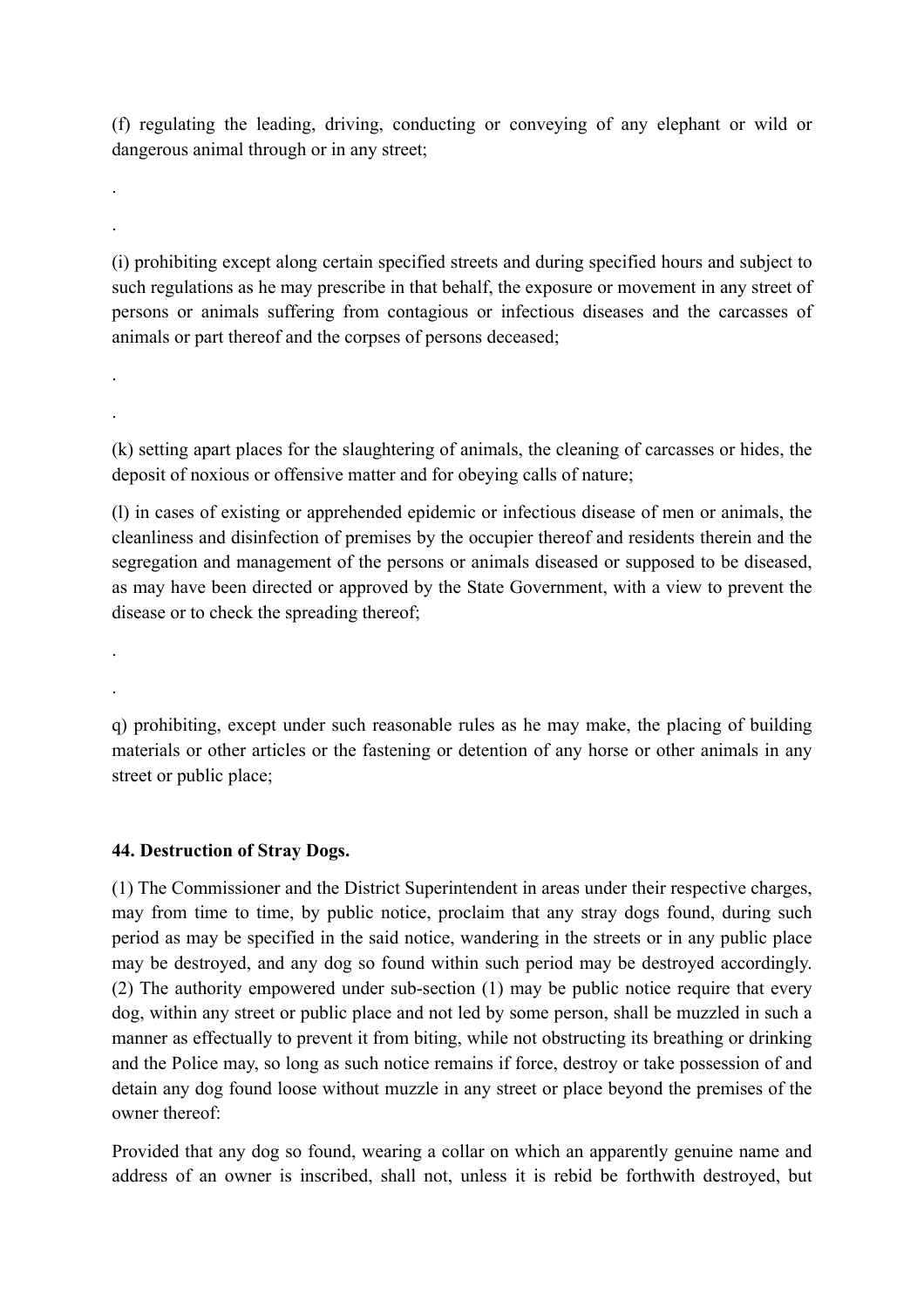information of the detention thereof shall forthwith be sent by post or otherwise to such owner.

(3) Any dog which has been detained under sub-section (2) for a period of three clear days without the owner providing a muzzle and paying all expenses connected with such detention may be destroyed or sold with the sanction and under the orders of the competent authority. (4) The proceeds of the sale of any dog under sub-section (3) shall be applied as far as may be, in discharge of the expenses incurred in connection with its detention, and the balance, if any shall form part of the consolidated fund of the State.

(5) Any expenses incurred in connection with the destruction or detention of any dog under this section shall subject to the provision of sub-section (4), be recoverable from the owner thereof upon a warrant issued by the competent authority as if it were a warrant under section 386 of the Code of Criminal Procedure, 1898.

#### **45. Destruction of suffering or unfit animals.**

(1) Any Police officer who in any street or public place other than a place of worship finds any animal other than a bull or a cow so diseased or so severely injured, and in such a physical condition that in his opinion it cannot without cruelty be removed shall if the owner is absent or refuses to consent to the destruction of the animal, at once summon the Veterinary Practitioner in charge of the area in which the animal is found and if the Veterinary Practitioner certifies that the animal is mortally injured or so severely injured or so diseased or in such a physical condition that it is cruel to keep it alive the Police officer may without the consent of the owner destroy the animal or cause it to be destroyed:

Provided that if in the opinion of the Veterinary Practitioner the animal can be removed from the place where it is found without causing it great suffering, and, if the owner or person in charge of the animal or in their absence any other person on the spot is willing and offers to remove the animal to a Veterinary Hospital or Panjarapole within such time as the Veterinary Practitioner considers reasonable, the Veterinary Practitioner shall allow the animal to be removed by such owner, person in charge of the animal or other person. If the owner or person in charge of the animal or such other person is unwilling or fails so to remove the animals, the Veterinary Practitioner may direct the Police officer to remove the animal before it is destroyed from the place where it is found to such other place as he may think fit : Provided further that when the animal is destroyed in any street or public place it shall, as for as possible be screened from the public gaze while it is being destroyed.

(2) The State Government may appoint such persons as it thinks fit to be Veterinary Practitioners and may declare the areas of which they shall be in charge for the purposes of this Act.

**73. When Police may arrest without warrant.** Any Police officer may, without an order from a Magistrate and without a warrant, arrest any person committing in his presence any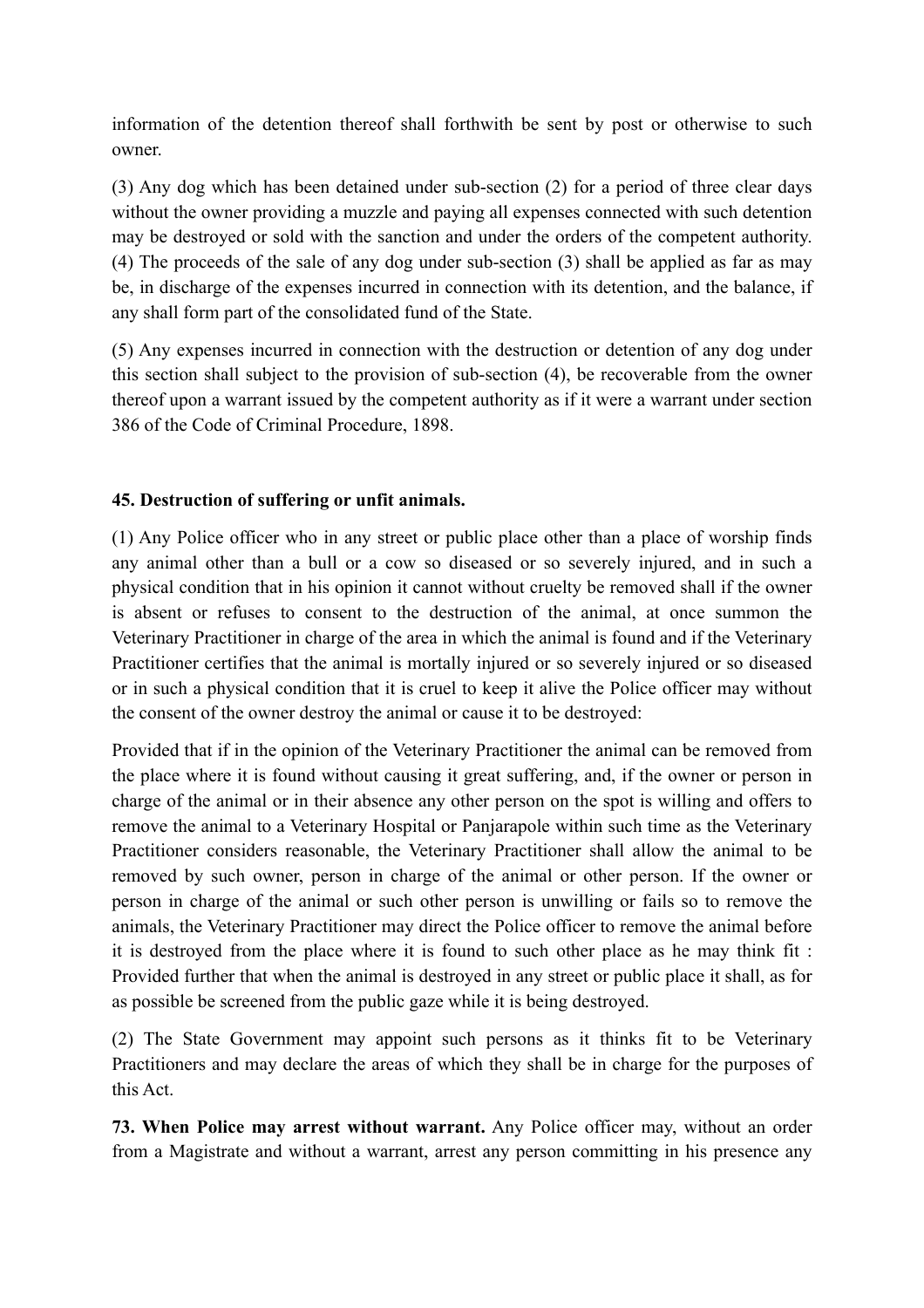offence punishable under clauses (a), (b), (c), (d), (e), (f), (g), (h), (i), (i), (k) or (m) of subsection (1) of Sec. 11 of the Prevention of Cruelty to Animals Act, 1960.

**73A. Extension of section 6B of Act XI of 1890 as in force in Pre-Reorganisation State to**  rest of the State for the purposes of section 74 to 77. Section 6B of the Prevention of Cruelty to Animals Act, 1890, as in force in the [Bombay area of the State of Gujarat] (hereinafter in this section and in section 74, 75 and 77 referred to as the said Act) is, for the purposes of sections74 to 77 (both inclusive) hereby extended to, and shall be in force in, the remaining areas of the [State of Gujarat] he and in consequence thereof, any provisions corresponding thereto or dealing with the like matter, force in any such areas of the State shall be deemed to have been substituted by the aforesaid provisions of the said Act.]

### **74. Powers with regard to offences under Act 49 of 1960 and corresponding laws.**

When in respect of an animal an offence under sub-section (1) of Sec. 11 or Sec. 12 of the Prevention of Cruelty to Animals Act, 1960, has been committed, or, when there is a reasonable ground for suspecting that such offence has been committed, a Police officer may- ( a) take the animal to a Magistrate, or

(b) if the accused person so require, take the animal to a veterinary officer, if any, empowered by the State Government in this behalf, or

(c) take the animal to an infirmary appointed under [Sec. 35] of the said Act for treatment and detention therein, pending direction of a Magistrate, or

(d) when the animal is in such a physical condition that it cannot be taken to a veterinary office or a Magistrate, draw up a report of the condition of the animal in the presence of two or more respectable persons describing such wounds, sores, fractures, bruises or other marks of injury as may be found on the body of the animal:

Provided that in cases falling under clause (b) or (d) the Police officer may direct that the animal shall be sent for detention in a dispensary or any suitable place approved by the State Government by general or special order and be there detained until its production before a Magistrate:

Provided further that an animal so detained shall be produced before a Magistrate with the least possible delay and within a period not exceeding three days from the date on which it was sent for detention and shall be handed over to its owner unless the Magistrate passes an order for its further detention in an infirmary.

**77. Animal to be dealt with under Act 49 of 1960.** When under section 74 Police officer directs that an animal shall be sent for detention in a dispensary any suitable place before its production before a Magistrate or under section 74 a Magistrate directs that an animal shall be sent for treatment and care to an infirmary and be detained therein, the provisions of Section 35 of the said Act shall, so far as may be, apply.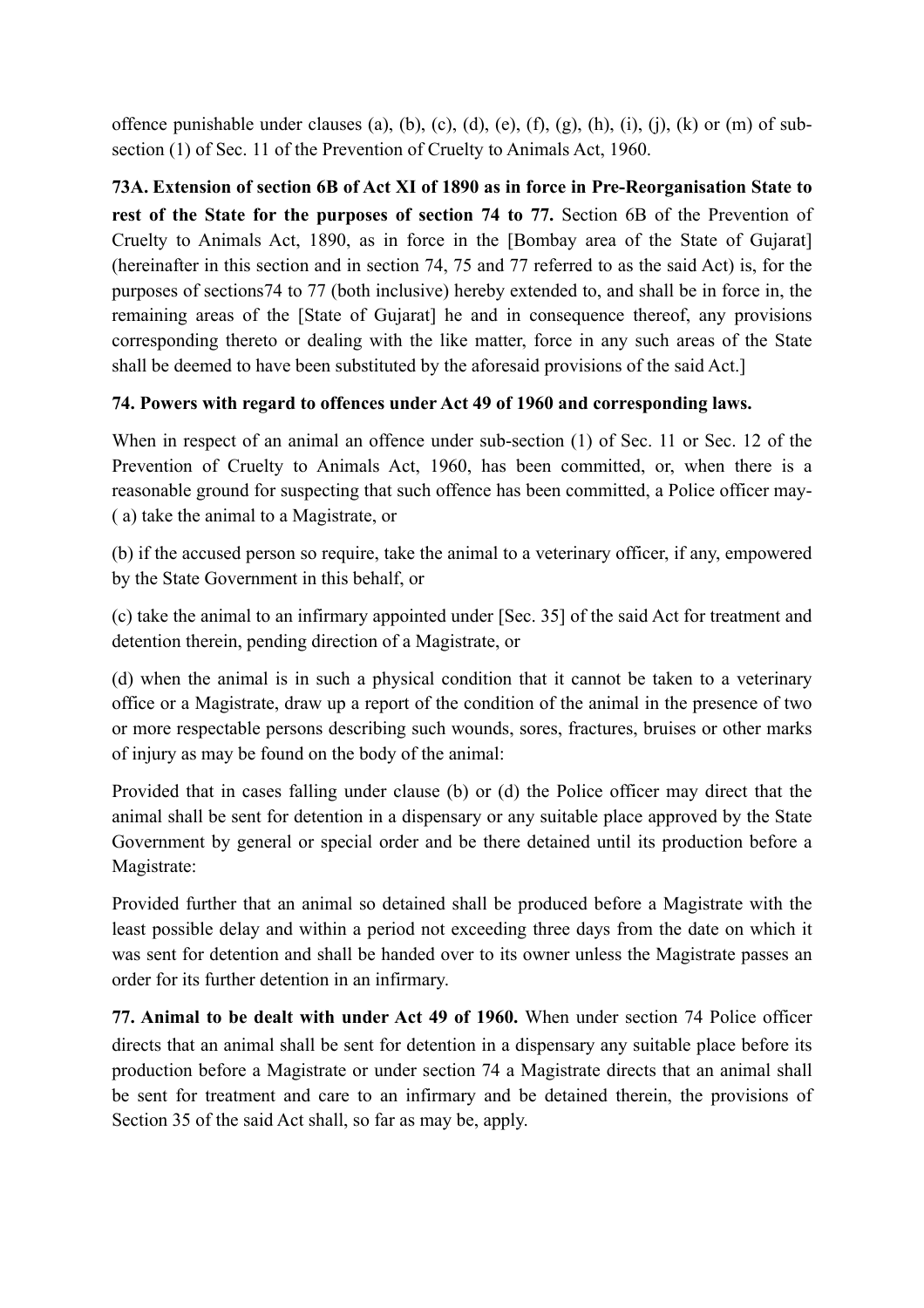**78. Power of Police Officer to unsaddle the animal or unload.** When a Police officer in good faith suspects that any animal being employed in any work or labour is by reason any sore, unfit to be so employed, he may require the person in charge of such animal to unsaddle or unload if for the purpose of ascertaining whether any sore exists, and, if any person refuses to do so, may himself unsaddle or unload the animal or may cause the same to be unsaddled or unloaded.

**89. Police officer may take charge of stray cattle.** In any area outside the charge of a Commissioner, a Police officer may take charge of any animal falling under the provisions of the Cattle Trespass Act, 1871, which may be found straying in a street and may take or send the sum to the nearest pound, and the owner and other persons concerned shall thereon become subject to the provision of [that Act].

# **90. Power to establish cattle-pounds and appoint pound-keepers**

(1) [In any area under the charge of a Commissioner] the Commissioner shall, from time to time appoint such places as he thinks fit to be public pounds, and may appoint to be keepers of such pounds police officers of such rank as may be approved by the State Government.

(2) Every pound-keeper so appointed shall, in the performance of his duties, be subject to the direction and control of the Commissioner,

**91. Impounding of cattle.** It shall be the duty of every police officer, and it shall be lawful for any other person, to seize and take any such public pound for confinement therein any cattle found straying in any street or trespassing upon any private or public property in any area under the charge of a Commissioner.

# **93. Sale of cattle not claimed.**

(1) If within ten days after an animal has been impounded no person appearing to be the owner of such animal offers to pay pound-fee and expenses chargeable under section 94, such animal shall be forth with sold by auction, and the surplus remaining after deduction the fee and expenses aforesaid from the proceeds of the sale shall be paid to any person who, within fifteen days after the sale, provision the satisfaction of such officer as the Commissioner authorises in this behalf that he was the owner of such animal, and shall in any other case, form part of the consolidated fund of the State.

(2) No police officer or pound-keeper shall directly or indirectly, purchase any cattle at a sale under sub-section (1).

# **99. No person shall-**

(b) leave in any street or public place insufficiently tended or secured any animal or vehicle.

**100. Causing obstruction or mischief by animal.** No person shall cause obstruction, damage, injury, danger, alarm or mischief in any street or public place,- (i) by any misbehaviour, negligence or ill-usage in the driving, management, treatment or care of any animal or vehicle; or (ii) by driving any vehicle or animal laden with timber, poles or other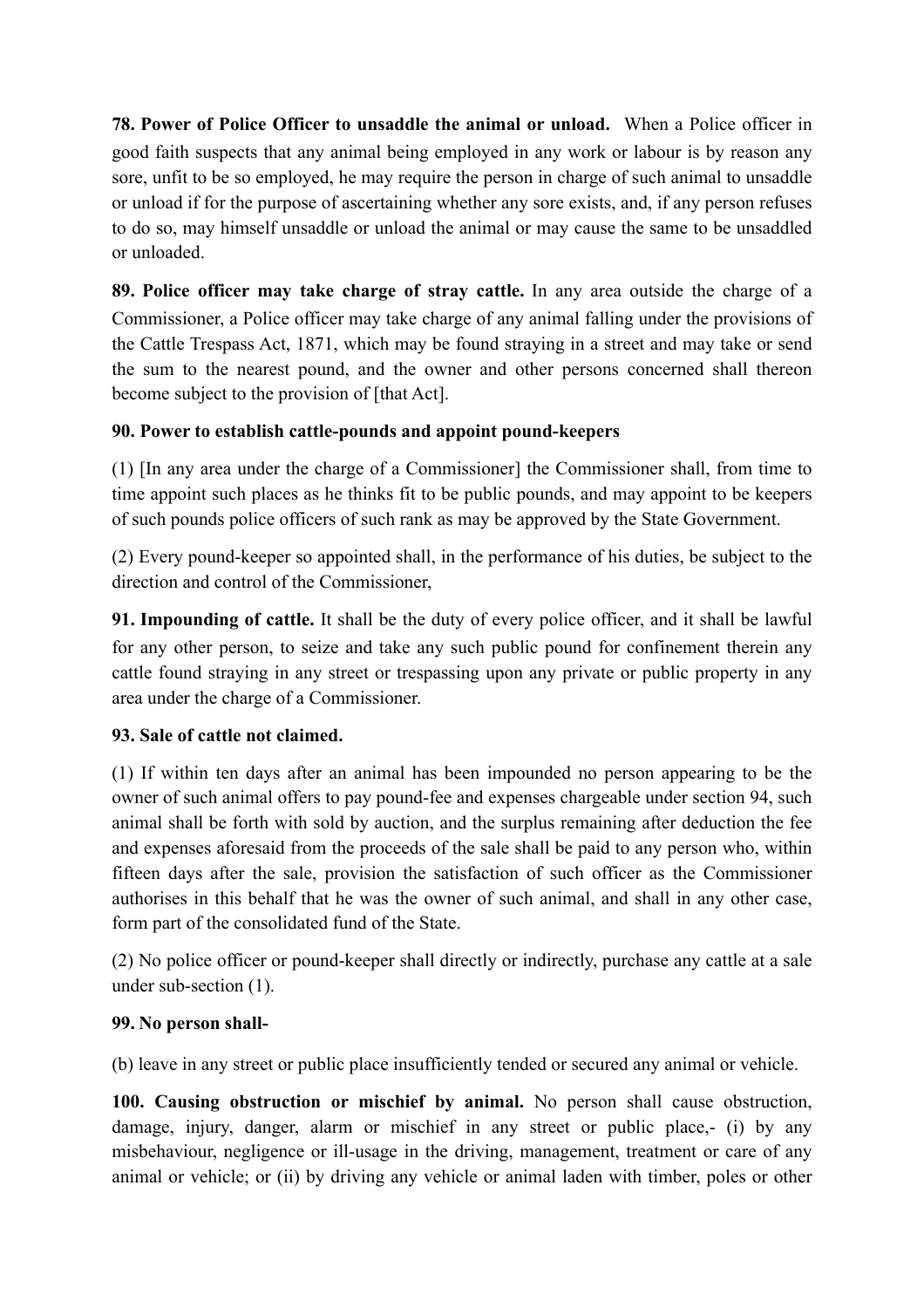unwieldy articles through a street or public place contrary to any regulation made in that behalf and published by a competent authority.

**101. Exposing animal for hire or sale, etc.** No person shall in any street or public place expose for hire or sale any animal or vehicle, clean any furniture or vehicle, or clean or groom any horse or other animal, except at such times and places as a competent authority permits, or shall train or break in any horse or other animal or made any vehicle or any part of vehicle, or except when in the case of an accident repairing on the spot is unavoidable, repair any vehicle or part of vehicle or carry on therein any manufacture or operation so as to be serious impediment to traffic or a serious annoyance to residents or to the public.

**102. Causing any obstruction in a street.** No person shall cause obstruction in any street, or public place by allowing any animal or vehicle which has to be loaded or unloaded, or to take up or set down passengers, to remain or stand therein longer than may be necessary for such purpose, or by leaving any vehicle standing or fastening any cattle therein or using any part of a street or public place as a halting place for vehicles or cattle, or by leaving any box, bale, package or other thing wheat so ever in or upon a street for an unreasonable length of time or contrary to any regulation made and published by a competent authority by exposing anything for sale or setting out anything for sale in or upon any stall, booth, board, cask, basket or in any other way whatsoever.

**103. Obstructing a footway.** No person shall drive, ride, lead, propel or leave on any footway any animal or vehicle other than a perambulator of fasten any animal so the same can stand across or upon such footway.

**105. Doing offensive acts on or near street or public place.** No person shall slaughter any animal, clean a carcass or hide, or bathe or wash his person in or near to and within sight of a street or pubic place (except at a place set apart for the purpose by order of a competent authority) so as to cause annoyance to the neighbouring residents or to passers by.

**106. Letting loose horse, etc., and suffering ferocious dogs to be at large.** No person shall in any street or public place (A) negligently let loose any horse or other animal, so as to cause danger, injury, alarm or annoyance, or suffer a ferocious dog to be at large without a muzzle, or (B) set on or urge a dog or other animal to attack, worry or put in fear any person or horse or other animal.

**118. Penalty for failure to keep in confinement cattle etc.** (1) In any local area in which the State Government by notification in the Official Gazette brings this section into force, whoever through neglect or otherwise fails to keep in confinement or under restraint between one hour after sunset and sunrise any cattle which are his property or in his charge shall, on conviction, be punished,-

(i) for the first offence, with imprisonment for a term which may extend to one month or with fine which may extend so three hundred rupees or with both; (ii) for the second or subsequent offence, with imprisonment for a term which may extend to six months or with fine which may extent to five hundred rupees or with both.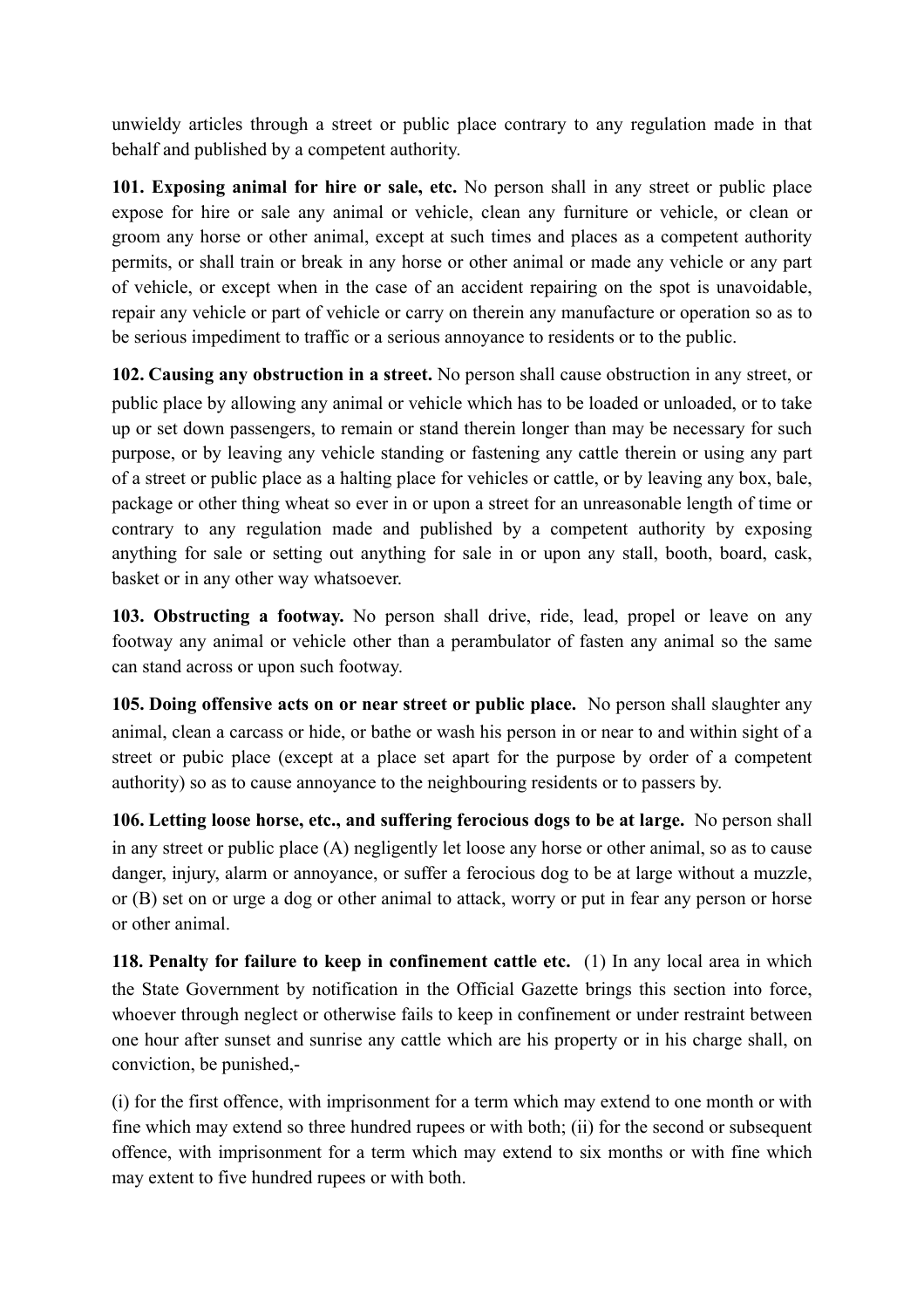**119. Punishment for cruelty to animals.** Whoever in any place cruelly beats, goads, overworks ill-treats or tortures or causes or procures to be cruelly beaten goaded, overworked, ill-treated or tortured any animal, shall, on conviction, be punished with imprisonment which may extend to one month or with fine which may extend to one hundred rupees, or with both.

#### **HARYANA**

#### **Haryana Police Act, 2007**

**2. Definitions.** (1) In this Act, unless the context otherwise requires,- (a) "Cattle" include cows, buffaloes, elephants, camels, horses, asses, mules, sheep, goats and swine;

**79. Offences by public.** (1) Any person who commits any of the following offences on any public road, or street or thoroughfare, or in any municipal council or corporation or notified area for the purpose of this section, to the inconvenience, annoyance or danger of the residents or passers by, shall on conviction by a court, be liable to imprisonment not exceeding one month or with fine of not less than one thousand rupees or with both-

(a) allowing intentionally any cattle to stray, or keeping any cattle or conveyance of any kind standing longer than is required for loading or unloading or for taking up or getting down passengers, or leaving any conveyance in such a manner as to cause inconvenience or danger to the public or uses the public road or thoroughfare or footpath for sale or storage of goods.

#### **HIMACHAL PRADESH**

#### **Himachal Pradesh Police Act, 2007**

**2. Definitions. -** (1) In this Act, unless the context otherwise requires; (b) "Cattle" include cows, buffaloes, camels, horses, asses, mules, sheep, goats and swine;

**114. Powers of Police Officers in respect of certain offences on roads or public places.-** (1) It shall be lawful for any Police Officer in uniform to take into custody, without warrant, any person who within his personal view, has committed any of the following offences on any road, public place or thoroughfare [within the limits of any municipal area,] causing obstruction, annoyance, risk, danger or damage to residents or passersby, namely:-

(i) slaughters or wantonly commits cruelty to any animal; or places. (ii) drives or rides furiously any cattle or horses;

**KARNATAKA Karnataka Police Act, 1963**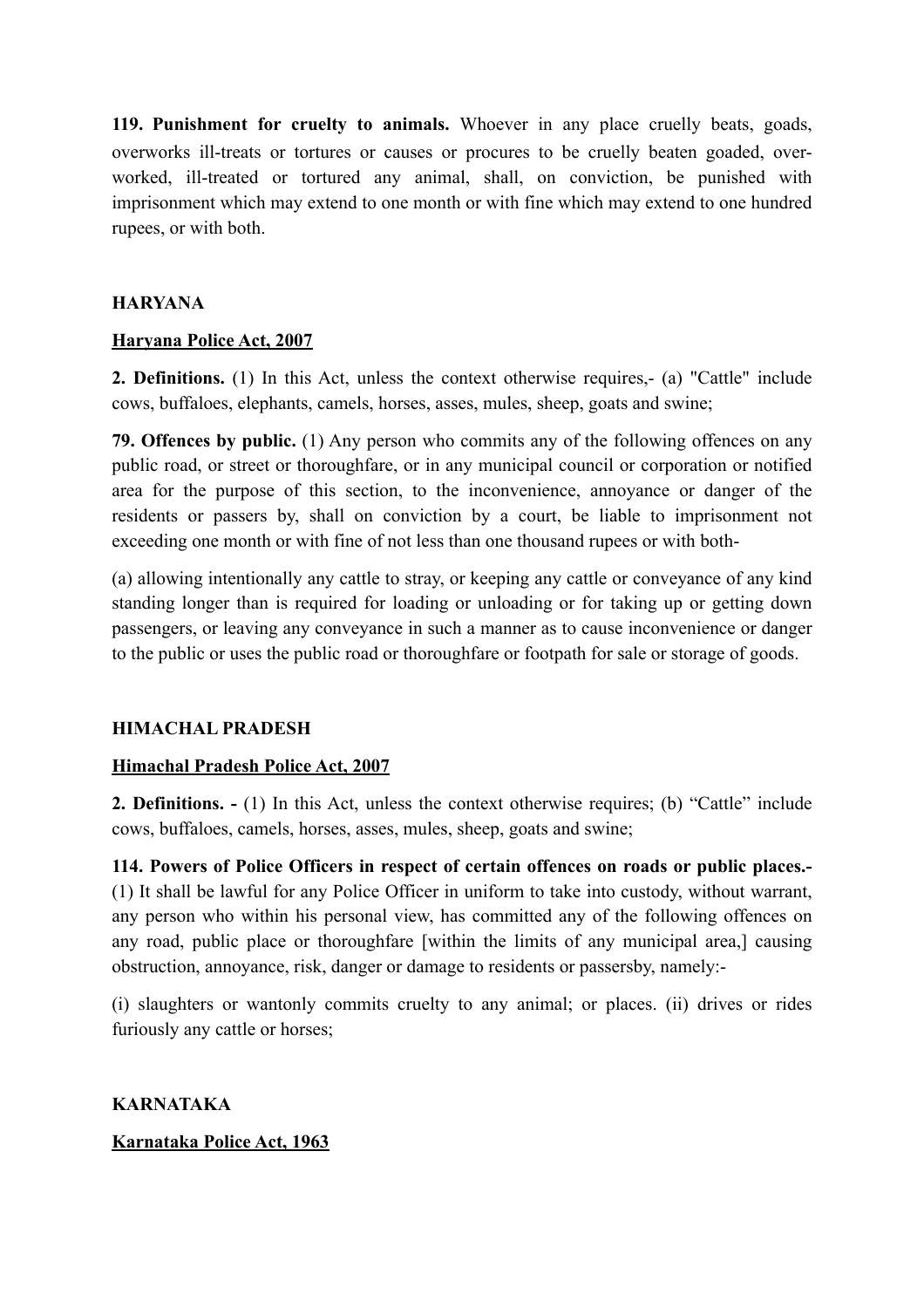**2. Definitions**.—In this Act, unless the context otherwise requires,— (1) "cattle" means cows, bullocks, bulls, calves, buffaloes, elephants, camels, horses, mares, geldings, ponies, colts, fillies, asses, mules, pigs, rams, ewes, sheep, lambs, goats and kids;

**31. Power to make orders for regulation of traffic and for preservation of order in public places, etc.—(**1) The Commissioner and the District Magistrate, in areas under their respective charges or any part thereof, may make, alter or rescind orders not inconsistent with this Act, for,—

(b) regulating the conditions under which vehicles may remain standing in streets and public places, and the use of streets as halting places for vehicles or cattle;

.

.

.

.

(e) prescribing certain hours of the day during which animals shall not be driven along the streets or along certain specified streets, except subject to such regulations as he may prescribe in that behalf;

(f) regulating the leading, driving, conducting or conveying of any elephant or wild or dangerous animal through or in any street or public place;

(i) prohibiting, except along certain specified streets and during specified hours and subject to such regulations as he may prescribe in that behalf, the exposure or movement in any street of persons or animals suffering from contagious or infectious diseases and the carcasses of animals or parts thereof and the corpses of persons deceased;

(k) setting apart places for the slaughtering of animals, the cleaning of carcases or hides, the deposit of noxious or offensive matter and for obeying calls of nature;

(l) in cases of existing or apprehended epidemic or infectious diseases of men or animals or birds, the cleanliness and disinfections of premises by the occupier thereof and residents therein and the segregation and management of the persons or animals deceased or supposed to be deceased, as may have been directed or approved by the Government with a view to prevent the disease or to check the spreading thereof;

(q) prohibiting, except under such reasonable rules as he may make, the placing of building materials or other articles or the fastening or detention of any horse or other animals in any street or public place;

**44. Destruction of suffering or unfit animals**.—(1) Any Police Officer, who, in any street or public place other than a place of worship, finds any animal other than a bull or cow so diseased, or so severely injured, and in such a physical condition that in his opinion it cannot without cruelty be removed, shall if the owner is absent or refuses to consent to the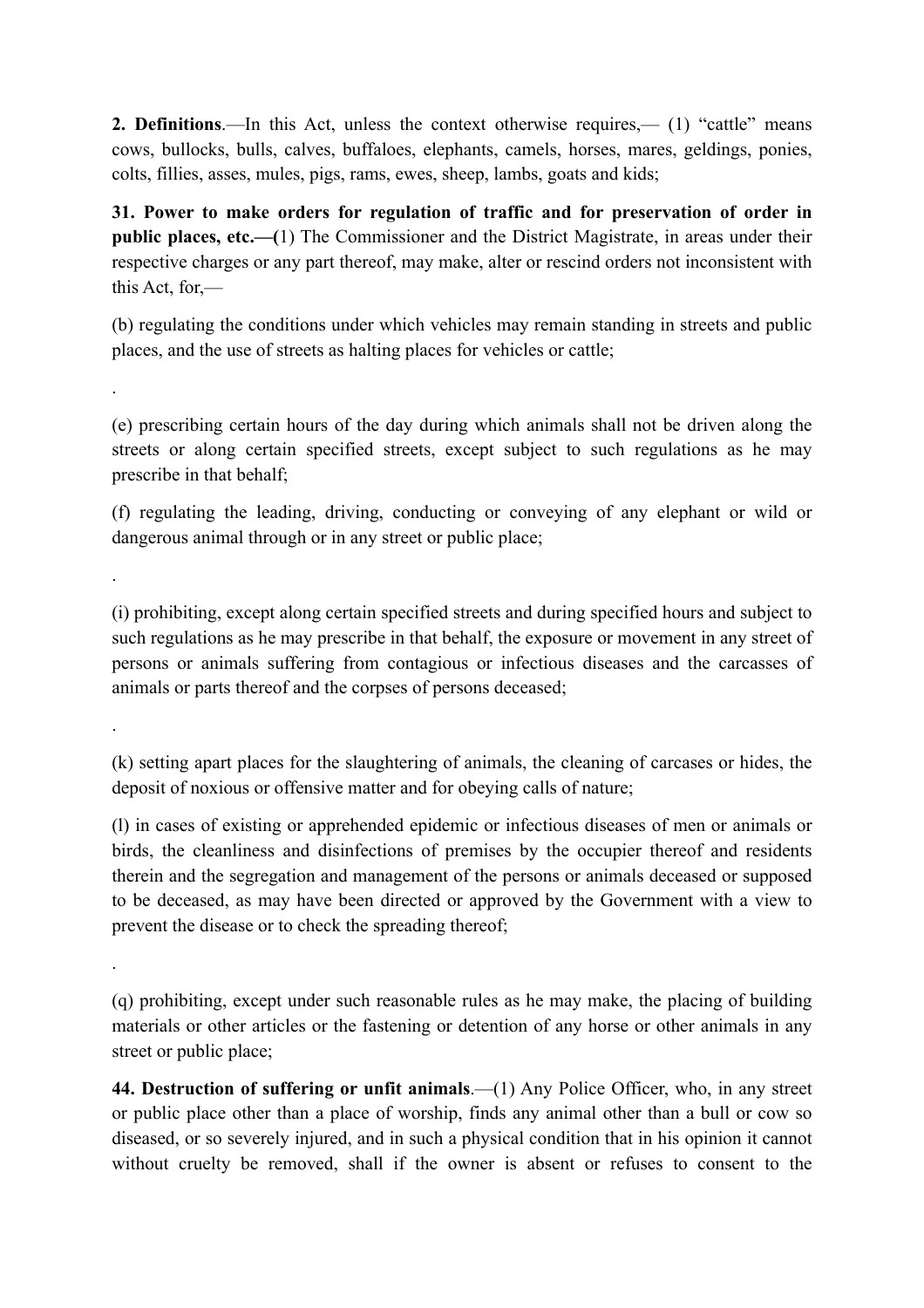destruction of the animal, at once summon the Veterinary Officer in charge of the area in which the animal is found, and, if the Veterinary Officer certifies that the animal is mortally injured or so severely injured, or so diseased, or in such a physical condition that it is cruel to keep it alive, the Police Officer, may without the consent of the owner, destroy the animal or cause it to be destroyed: Provided that if in the opinion of the Veterinary Officer the animal can be removed from the place where it is found without causing it great suffering and if the owner or person in charge of the animal or in their absence any other person on the spot is willing and offers to remove the animal to a Veterinary Hospital or Pinjrapole within such time as the Veterinary Officer considers reasonable, the Veterinary Officer shall allow the animal to be removed by such owner, person in charge of the animal, or such other person; and if the owner or person in charge of the animal or such other person is unwilling or fails so to remove the animal, the Veterinary Officer may direct the Police Officer to remove the animal before it is destroyed from the place where it is found to such other place as he may think fit: Provided further that when the animal is destroyed in any street or public place it shall, as far as possible, be screened from the public gaze while it is being destroyed: Provided also that before destroying or causing to be destroyed any diseased animal in any place, the Health Officer of the area concerned or other prescribed officer of the Department of Public Health shall be consulted.

(2) The Government may appoint such persons as it thinks fit to be Veterinary Officers and may declare the areas of which they shall be in charge for the purposes of this Act.

**76. Police Officer may take charge of stray cattle**.—A Police Officer may take charge of any animal which may be found straying in a street and may take or send the same to the nearest cattle pound and the owner and other person concerned shall thereon become subject to the provisions of the Cattle Trespass Act in force.

**92. Punishment of certain street offences and nuisance**.—(1) In any local area to which the Government by notification in the official Gazette from time to time extends this subsection or any clause thereof, whoever, contrary thereto,—

(c) leaves in any street insufficiently tended or secured any animal or vehicle;

(d) causes obstruction, injury, danger or alarm in any street, or mischief, by any misbehavior, negligence or ill-usage in the driving, management or care of any animal or vehicle, or drives any vehicle or animal laden with timber, poles or other unwieldy articles through a street, contrary to any regulation made in that behalf and published by a competent authority;

(e) exposes for hire or sale any animal or vehicle, cleans any furniture or vehicle, or cleans, grooms, trains or breaks in any horse or other animal or makes or repairs any vehicle or any part of a vehicle in any street (unless when in the case of an accident repairing on the spot is necessary) or carries on therein any manufacture or operation so as to be a serious impediment to traffic or a serious annoyance to residents or to the public;

(f) (i) causes obstruction in any street by allowing any animal or vehicle which has to be loaded or unloaded or has to take up or set down passengers, to remain or stand therein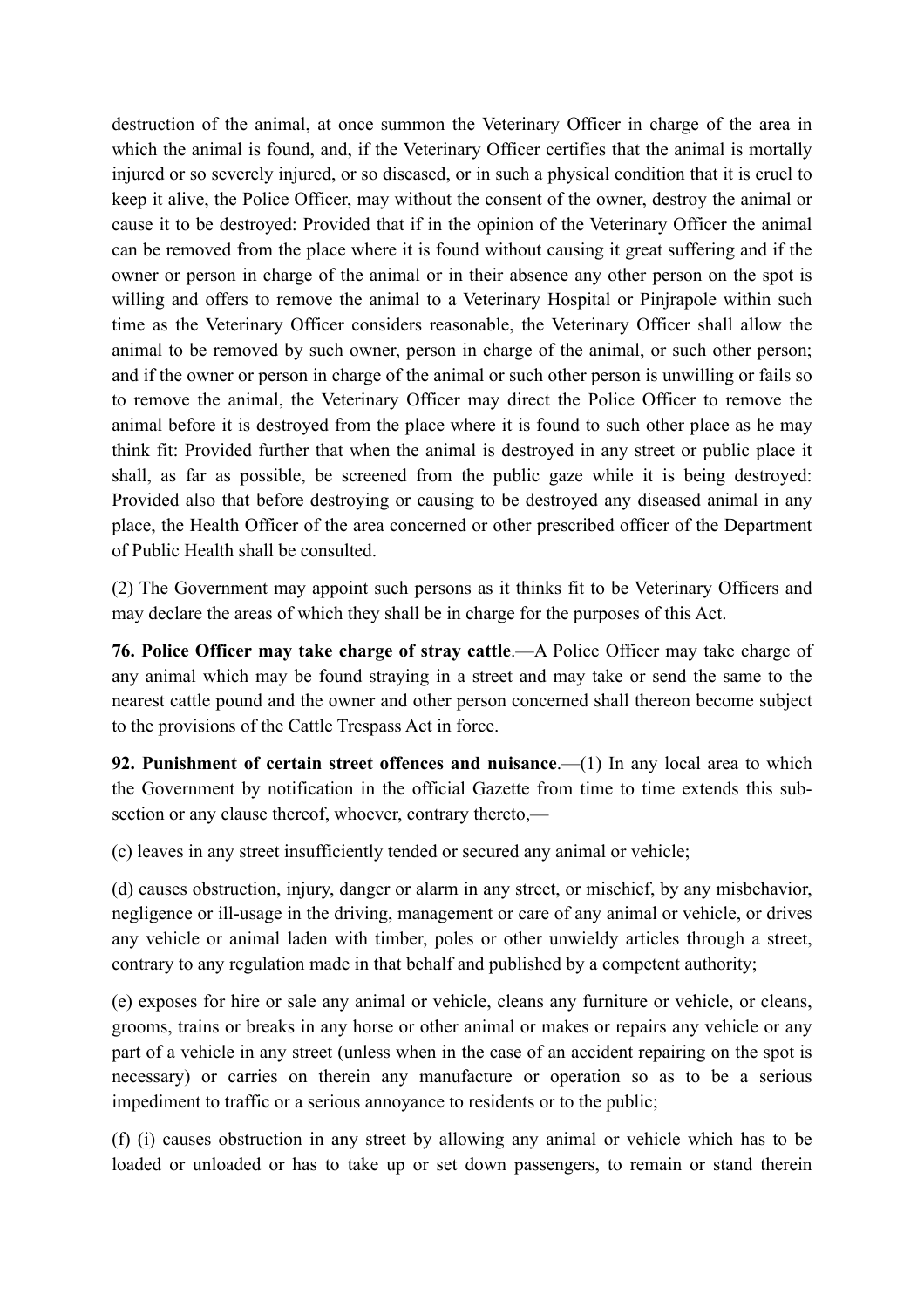longer than may be necessary for such purpose; or by leaving any vehicle standing or by fastening any cattle therein, or using any part of a street as a halting place for vehicles or cattle, or by leaving any box, bale, package or other thing whatsoever in or upon a street for an unreasonable length of time;

(g) causes obstruction on any foot-way, or drives, rides or leaves any animal or drives, drags or pushes any vehicle thereupon;

(k) negligently lets loose any horse or other animal, so as to cause danger, injury, alarm or annoyance to the public, or suffers a ferocious dog to be at large without a muzzle, or sets on or urges a dog or other animal to attack, worry or put in fear any person or animal;

(q) wilfully pushes, presses, hustles or obstructs any passenger in a street, or disturbs the public peace or order, by violent movements, menacing gestures, wanton personal annoyance, screaming, shouting, wilfully frightening horses or cattle, or otherwise;

**93. Punishment for cruelty to animals.—**Whoever cruelly beats, goads, overworks, illtreats, or tortures or causes or procures to be cruelly beaten, goaded, overworked, ill-treated or tortured any animal shall, on conviction, be punished with imprisonment which may extend to one month or with fine which may extend to one hundred rupees, or with both.

**156. Less heinous offences**.—Every Reserve Police Officer who,-

(l) willfully or negligently ill-treats, injures or causes the death of any animal or damages, loses, or makes away with any animal or vehicle used in the public service,

# **KERALA**

.

.

.

.

#### **Kerala Police Act, 2011**

**2. Definitions. -** (1) In this Act, unless the context otherwise requires,-

(m) "Traffic" means any kind of movement of persons, animals, vehicles, vessels or goods along any public place and includes the disposition of vehicles, living things and static objects either temporary or permanent situated in or near any such place affecting in any manner such movement, individually or collectively, of any component among them;

**80. District Magistrate to make regulations**.- (1) The District Magistrate may in consultation with the Local Self Government and with the District Police Chief make and notify regulations, from time to time, in any local area, as he deems fit, for the following purposes:-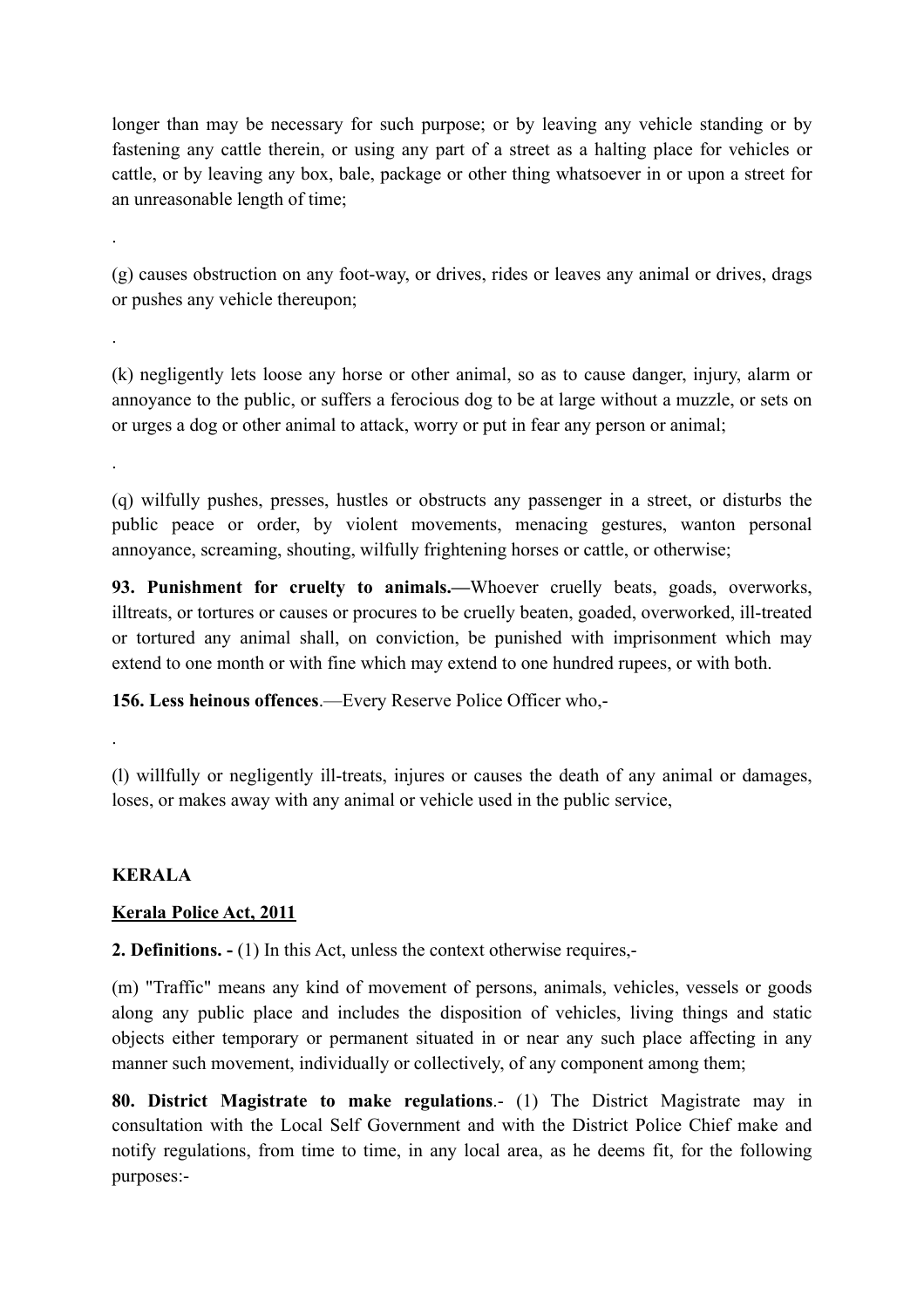(d) regulating the exposure or movement in any street of persons or animals suffering from contagious or infectious diseases, the carcasses of animals or human beings, or parts of such carcasses or waste from abattoirs or deadly biological or chemical products;

(g) making arrangements to ensure that owners or occupiers of property, clean and disinfect their respective houses and surroundings and shifting the persons and animals deceased or suspected to be deceased, in order to prevent spreading of epidemic or contagious diseases;

# **120. Penalty for causing nuisance and violation of public order.**— If any person,—

(a) cleans furniture, article or vehicle or slaughters any animal or cleans any carcass or grooms any animal in a public place causing annoyance or inconvenience to the public;

(j) causes any injury or damage by any negligence or ill-usage in driving, management or care of any animal or vehicle;

shall, on conviction, be punishable with imprisonment which may extend to one year or with fine which may extend to five thousand rupees or with both.

# **MEGHALAYA**

.

.

.

# **Meghalaya Police Act, 2010**

**2. Definitions.** (1) In this Act, unless the context otherwise requires, -

(b) "Cattle" include and another domesticated animals like cows, buffalos, elephants, horses, asses, mules, sheep, goats and swine;

**110. Offences by the public**. (1) Any person who commits any of the following offences on any. road, or street or thoroughfare, or any open place, within the limits of any areas specially notified by the State Government or a Local Government for the purpose of this Section, to the inconvenience, annoyance or danger of the residents or passers-by shall, on conviction by a court, be liable to a fine of Rs. 5,000/- and on subsequent conviction, fine of Rs. 10,000/-.

(a) allowing any cattle to stray, or keeping any cattle or conveyance of any kind standing longer than is required for loading or unloading or for taking up or setting down passengers, or leaving any conveyance in such a manner as to cause inconvenience or danger to the public;

# **MIZORAM**

# **Mizoram Police Act, 2011**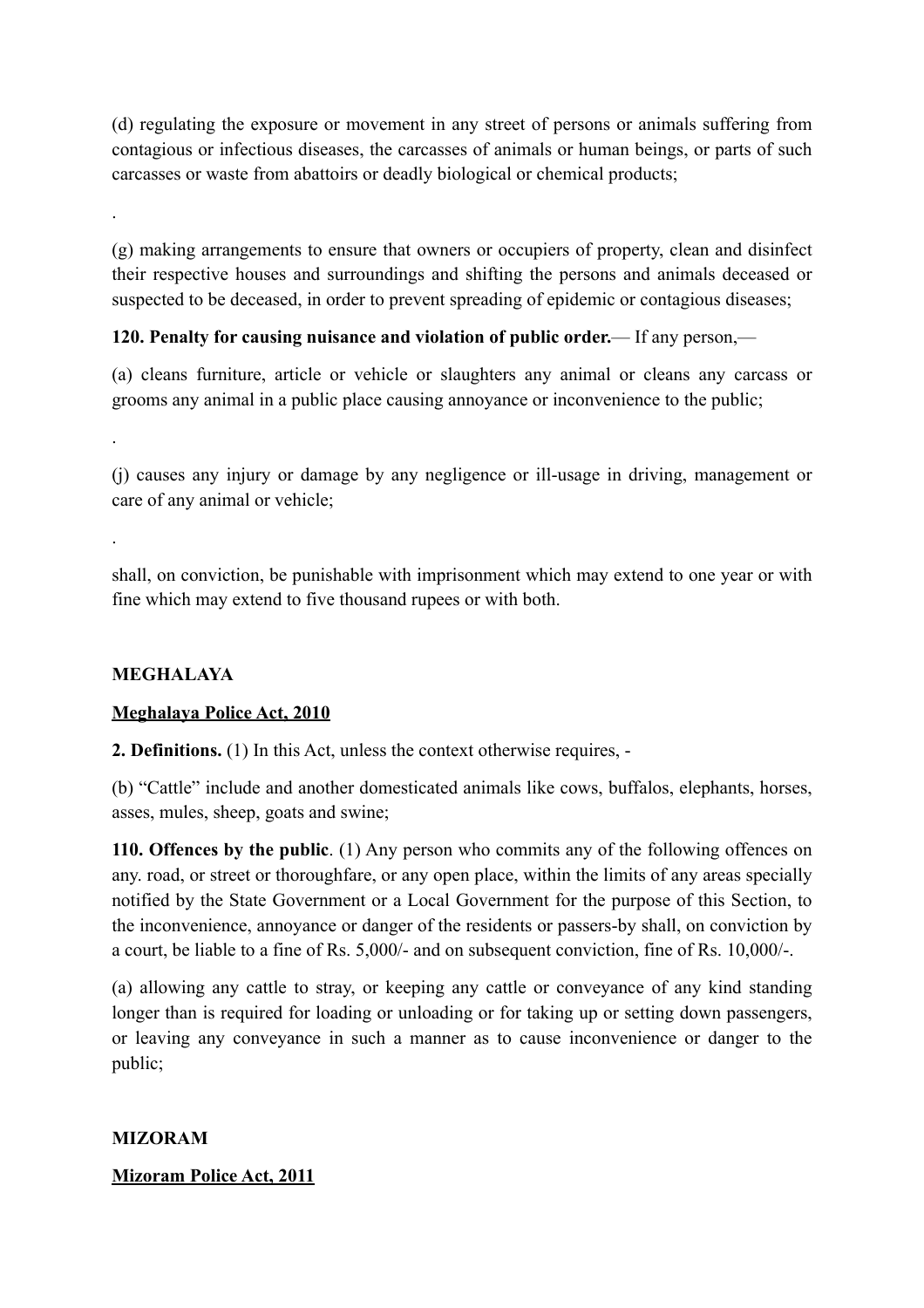**140. Offences by the public.-** (1) Any person who commits any of the following offences on any road, or street or thoroughfare, or any open place, within the limits of any area specially notified by the State Government or a Local Government for the purpose of this Section, to the inconvenience, annoyance or danger of the residents or passers-by shall, on conviction by a court, be liable to a fine:

(a) allowing any cattle to stray, or keeping any cattle or conveyance of any kind standing longer than is required for loading or unloading or for taking up or setting down passengers, or leaving any conveyance in such a manner as to cause inconvenience or danger to the public;

# **ODISHA**

.

.

.

# **Orissa Urban Police Act, 2003**

**3. Definitions.** In this Act, unless the context otherwise requires - (a) "cattle" includes elephants, camels, horses, asses, mules, cows, bulls, buffaloes, goats, sheep and swine;

**28. Power to make regulations for regulating traffic and for preservation of order in public place, etc.** (1) The Commissioner may, with the previous sanction of the Government, make regulations to provide for all or any of the following matters, namely:—

(i) regulating traffic of all kind in streets and the use of streets and other public places by persons riding, driving, cycling, walking, leading or accompanying cattle, selling or exposing for sale any goods, so as to prevent danger, obstruction or inconvenience to the public;

(ii) regulating the conditions under which vehicles may remain standing in streets and other public places, and the use of streets as halting places for vehicles or cattle;

(v) specifying certain hours of the day during which cattle shall not be driven, or, as the case may be, driven only in accordance with such regulations, along the streets, or along certain specified streets;

(vi) regulating the leading, driving, conducting or conveying of any elephant or wild or dangerous animal through or in any street;

(ix) prohibiting, except along certain specified streets and during specified hours and subject to such conditions as may be specified in that behalf, the exposure or movement in any street of persons or animals suffering from contagious or infectious disease, the carcasses of animals or parts of such carcasses or corpses of persons deceased;

(xi) setting apart places for slaughtering animals, sale of flesh, the cleaning of carcasses or hides, the deposit of noxious or offensive matter and for obeying calls of nature;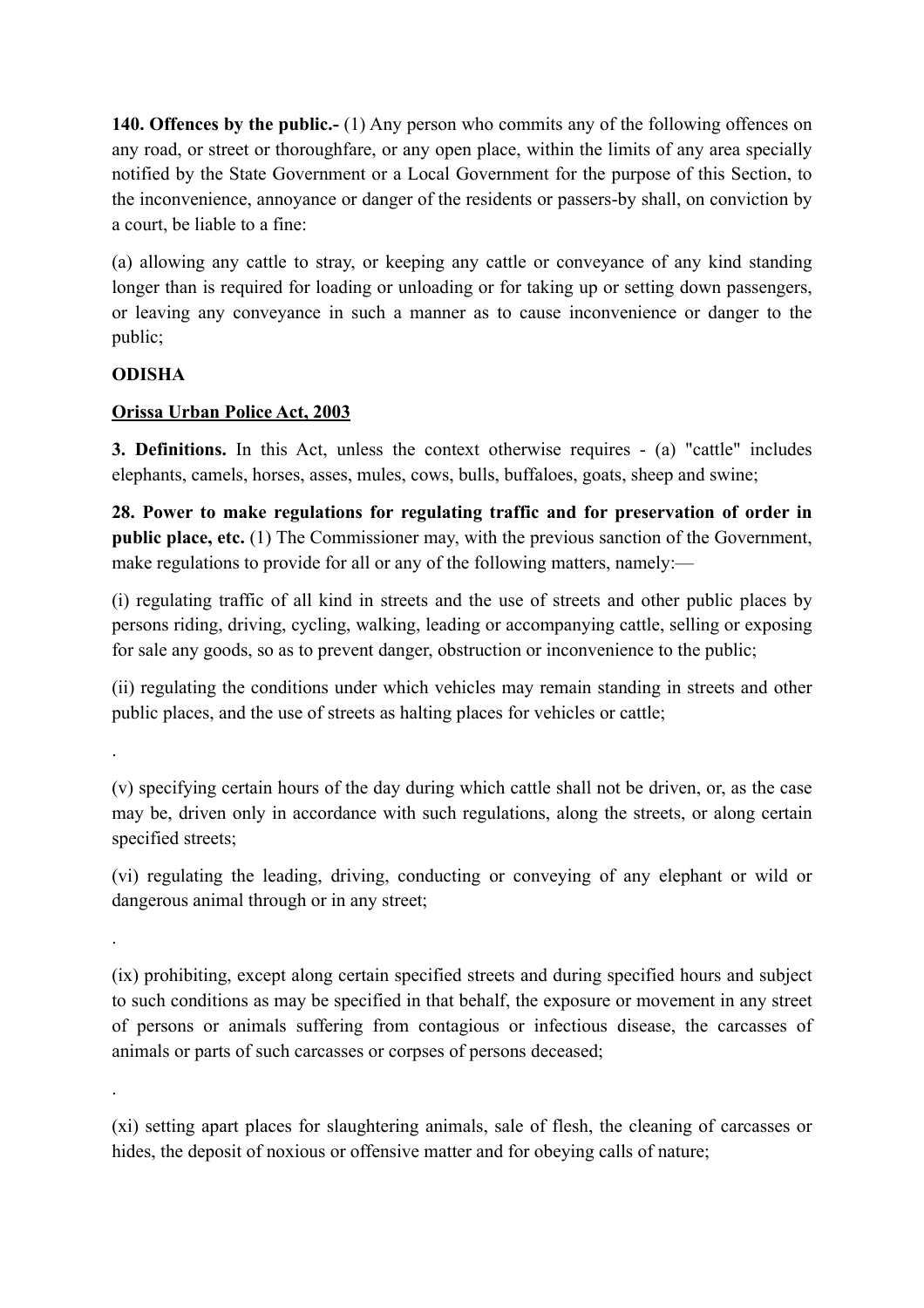(xii) in case of existing or apprehended epidemic or infectious disease of men or animals, the cleanliness and disinfection of premises by the occupier thereof and residents therein and the segregation and management of the persons or animals diseased or supposed to be diseased, as may have been directed or approved by the Government with a view to prevent the disease or check the spread thereof;

(xvii) prohibiting, except in accordance with such regulations, the placing of building materials or other articles or the fastening or detention of any horse or other animals in any street or public place;

**30. Power to prohibit certain acts for prevention of disorder.** (1) The Commissioner may, in the area under his charge, whenever and for such time as he shall consider necessary for the preservation of public peace or public safety, by notification publicly promulgated or addressed to individuals, prohibit within such area or any part thereof,—

(d) the exhibition of persons or corpses of persons or animals;

# **65. Disregarding the rules of the road.** No person shall —

(b) leave in any street or public place insufficiently tended or secured any animal or vehicle.

**66. Causing obstruction or mischief by animal.** No person shall cause obstruction, damage, injury, danger, alarm or mischief in any street or public place –

(a) by misbehaviour, negligence or ill-usage in the driving, management, treatment or care of any animal or vehicle; or

(b) by driving any vehicle or animal laden with timber, poles or other unwieldy articles through a street or public place contrary to any regulation made in that behalf.

**67. Exposing animal for hire, sale, etc.** No person shall in any street, pavement or public place expose for hire or sale any animal or vehicle, clean any furniture or vehicle, or clean or groom any horse or other animal except at such times and places as the competent authority permits, or shall train or break in any horse or other animal or make any vehicle or any part of vehicle or repair (except when as a result of any accident repairing on the spot is unavoidable) any vehicle or part of a vehicle, or carry on therein any manufacture or operation so as to be a serious impediment to traffic or serious annoyance to residents in the vicinity or to the public.

**68. Causing any obstruction in a street.** No person shall cause obstruction in any street, pavement or public place—

(a) by allowing any animal or vehicle, which has to be loaded or unloaded, or to take up or set down passengers, to remain or stand in the street or the public place longer than that may be necessary for such purpose; or

(b) by leaving any vehicle standing or fastening any cattle in the street, pavement or the public place; or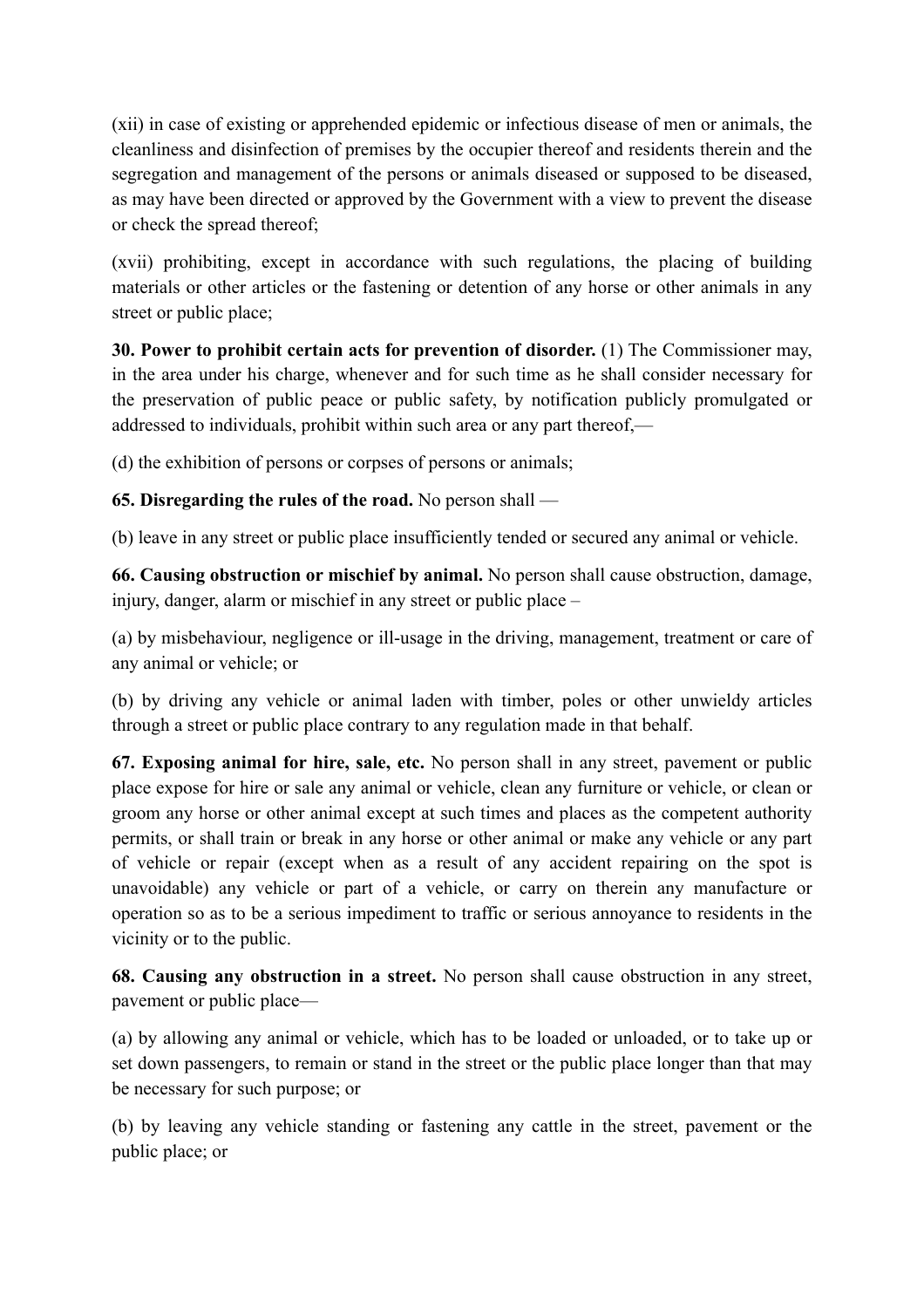(c) by using any part of a street, pavement or public place as a halting place for vehicles or cattle; or

**69. Obstructing a footway.** No person shall drive, ride, lead, propel or leave on any footway any animal or vehicle other than a perambulator or fasten any animal in such a way that the animal can stand across or upon such footway.

**71. Doing offensive acts in or near a street or public place.** No person shall slaughter any animal, clean a carcass or hide, or bathe or wash his person in or near to and within sight of a street or public place, except at a place set apart for the purpose, so as to cause annoyance to the neighbouring residents or to passers-by

**72. Letting loose horse and suffering ferocious dogs, etc.** No person shall, in any street or public place –

(a) negligently let loose any horse or other animal, so as to cause danger, injury, alarm or annoyance; or

(b) suffer a ferocious dog to be at large without a muzzle; or

.

.

(c) set on or urge a dog or other animal to attack, worry or put in fear any person or horse or other animal.

**77. Obstructing or annoying passengers in the street.** No person shall wilfully push, press, hustle or obstruct any passenger in a street or public place or by violent movements, menacing gestures, wanton personal annoyance, screaming, shouting, wilfully frightening any animal or otherwise disturb the public peace or order.

**79. Prohibition against flying kites, playing on the street etc.** No person shall fly a kite or any other thing or play on the street so as to cause or apprehension to cause danger, injury or alarm to persons, animals or property.

**85. Penalty for failure to keep in confinement cattle, etc.** (1) Whoever allows any cattle, which are his property or in his charge, to stray in any street or to trespass upon any public or private property, shall on conviction be punished—

(a) for the first offence, with imprisonment for a term which may extend to one month or with fine which may extend to one thousand rupees, or with both; and

(b) for the second or subsequent offence, with imprisonment for a term which may extend to six months, or with fine which may extend to two thousand rupees, or with both

(4) It shall be the duty of every police officer and it shall be lawful for any other person to seize and take to any cattle pound for confinement therein any cattle found straying in any street or trespassing upon any private or public property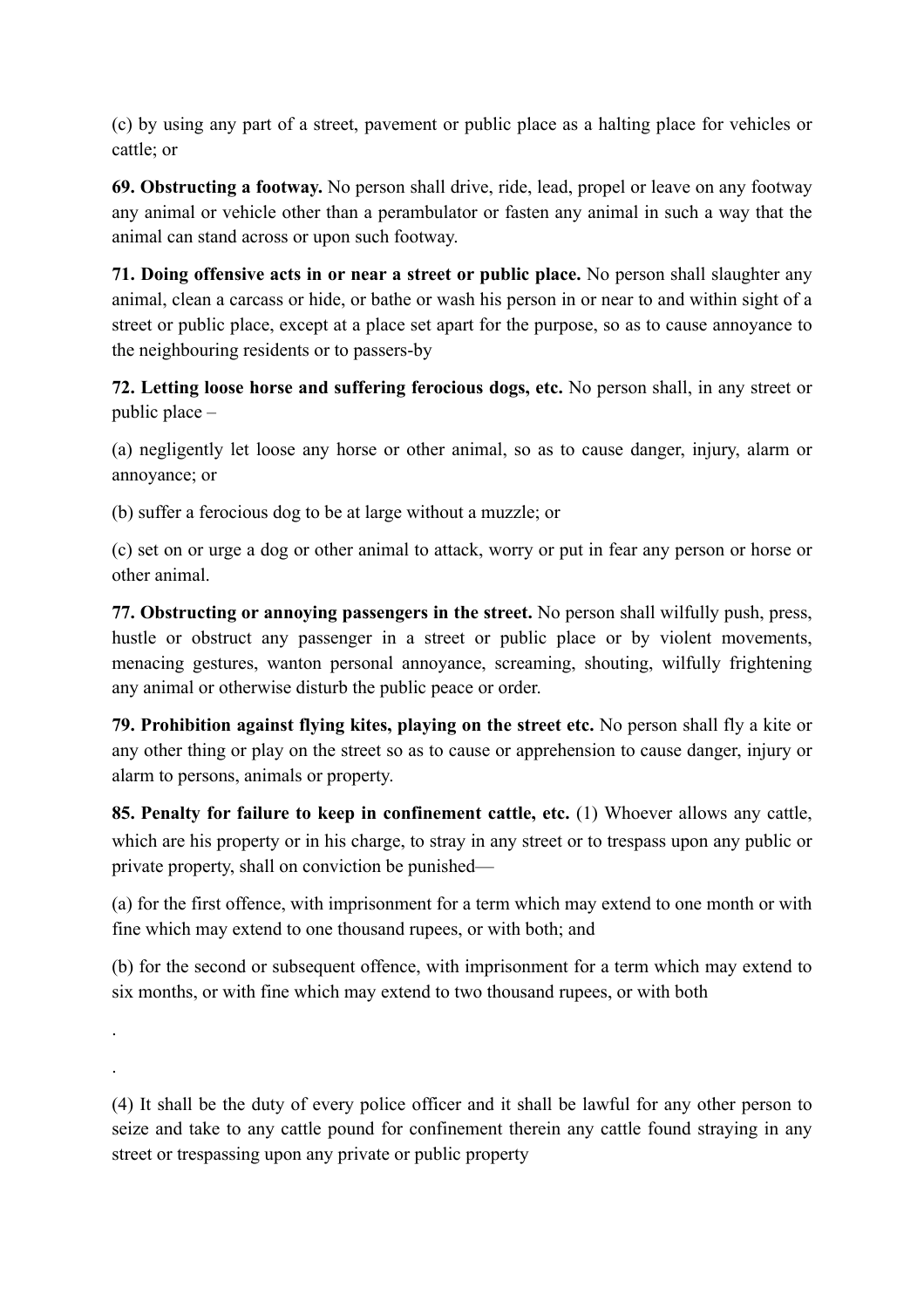**86. Punishment for cruelty to animals.** Whoever in any place cruelly beats, goads, overworks, ill-treats or tortures or causes or procures to be cruelly beaten, goaded, overworked, illtreated or tortured; any animal shalt, on conviction, be punished with imprisonment which may extend to thirty days, or with fine which may extend to one thousand rupees, or with both.

#### **PUNJAB**

#### **Punjab Police Act, 2007**

**2. Definitions.** In this Act, unless context otherwise requires,

(b) "Cattle" include cows, buffaloes, elephants, camels, horses, asses, mules, sheep, goats and swine;

**68. Offences by public.** (1) A person shall on conviction by a court, be liable to imprisonment for a term, not exceeding one month or with fine of not less than one thousand rupees or with both, when he commits any of the following offences on any public road, or street or thoroughfare, or footpath, or any municipal council or corporation or notified area to the inconvenience, annoyance or danger of the residents or passers-by, namely :-

(a) Allows intentionally any cattle to stray or keeping any cattle or conveyance of any kind thereon longer than is necessary for loading or unloading or for taking up or getting down passengers, or leaves thereon any conveyance in such a manner, as to cause inconvenience or danger to the public or uses the public road or thoroughfare or footpath for sale or storage of goods;

#### **SIKKIM**

#### **Sikkim Police Act, 2008**

**2. Definitions.** (1) In this Act, unless the context otherwise requires.

(b) "cattle" means and includes cows, buffalos, elephants, camels, horses, asses, mules, sheep, goats and swine;

#### **169. Offences by the public.**

(1) Any person who commits any of the following offences on any road, or street or thoroughfare, or any open place, within the limits of any area specially notified by the State Government or a Local Government for the purpose of this Section, to the inconvenience, annoyance or danger of the residents or passersby shall, on conviction by a Court, be liable to a fine:

(a) allowing any cattle to stray, or keeping any cattle or conveyance of any kind standing longer than is required for loading or unloading or for taking up or setting down passengers,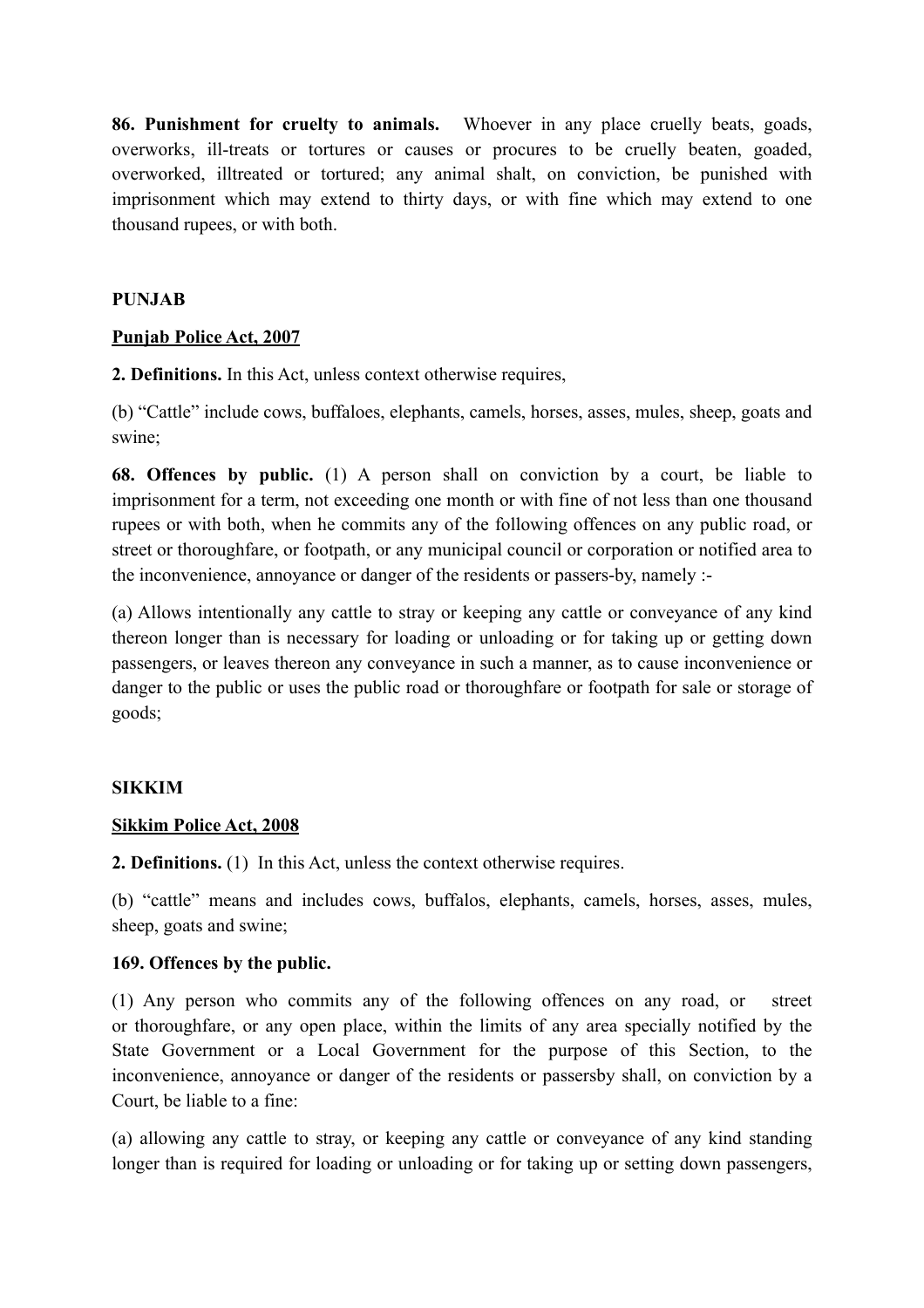or leaving any conveyance in such a manner as to cause inconvenience or danger to the public;

(m) slaughtering any cattle, cleans any carcass or rides or drives any cattle recklessly on any road or in any open place to the obstruction, inconvenience, annoyance, risk danger or damage of the residents or passersby;

#### **TAMIL NADU**

.

#### **Tamil Nadu District Police Act, 1859**

**1. Interpretation.** The following words and expressions in this Act shall have the meanings hereby assigned to them, unless there be something in the subject or context repugnant to such construction (that is to say),

the word "cattle" shall, besides horned cattle, include elephants, camels, homes, asses, mules, sheep, goats and swine.

#### **Madras City Police Act, 1888**

**3. Interpretation clause.** In this Act, unless there be something repugnant in the subject or context –

"Cattle"-- "Cattle" includes horned cattle, horses, asses, mules, sheep, goats, swine, camels and elephants.

#### **23. Duties of Police Officers.**

Every Police Officer shall, for the purposes of this Act, be considered to be always on duty. He shall not engage, without the written permission of the Commissioner in any duty other than his duties under this Act. It shall be his duty to use his best endeavours and ability…

to seize and impound stray cattle…

# **Section 24 - Police Officers and Agent of the Society for the Prevention of Cruelty to Animals may arrest without warrant in view of offence.**

(1) Notwithstanding anything contained in this Act or any other Law for the time being in force: -- (a) any offence made punishable by Sections 45, 46, 49-A, 72 or 75 shall be cognizable. (b) any Police Officer may arrest without a warrant any person committing in his view any offence made punishable by this Act.

(2) Any agent of the Society for the Prevention of Cruelty to Animals who is specially empowered by the State Government in that behalf may arrest without a warrant any person committing in his view any offence punishable under Section 53.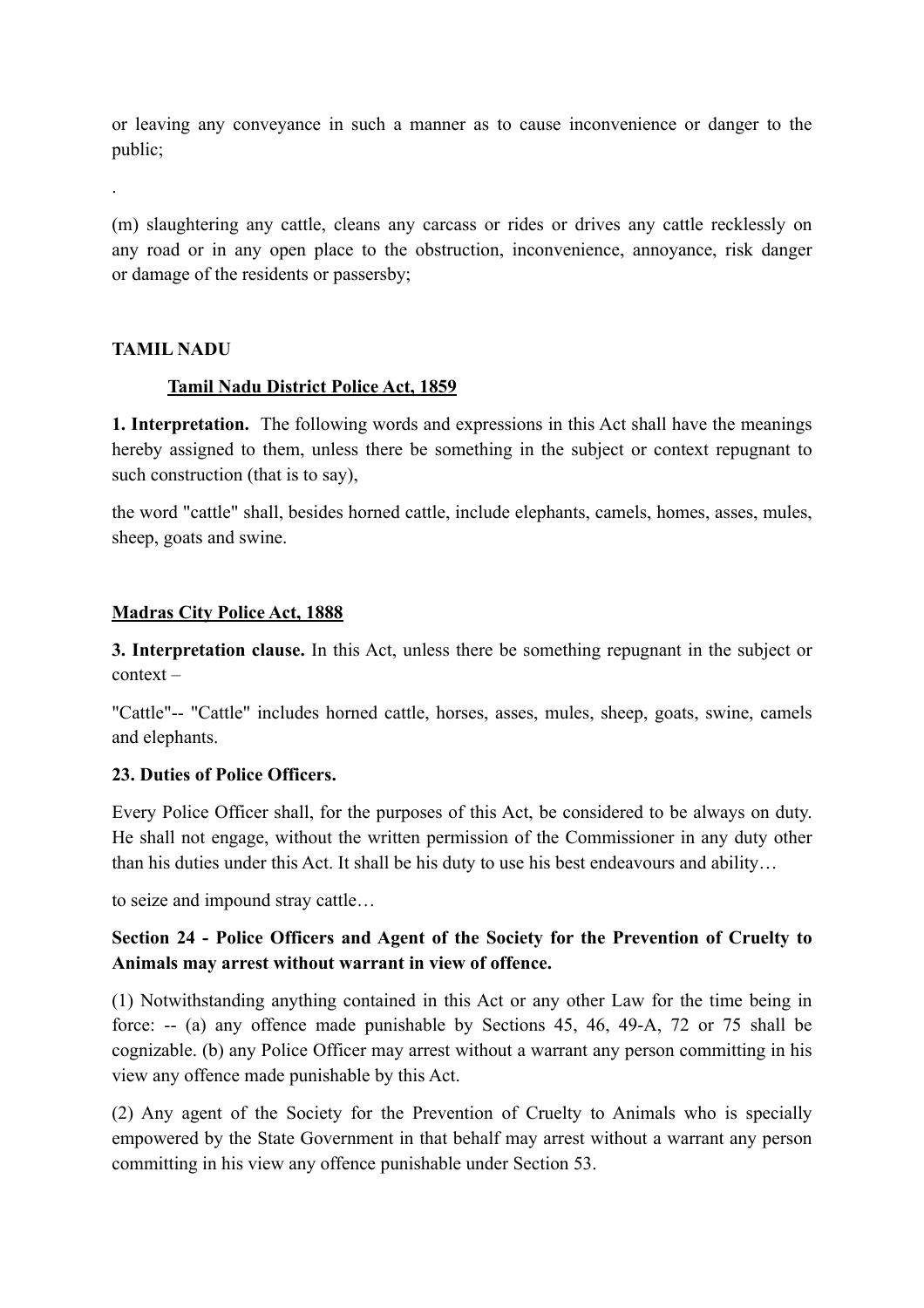(3) The agent shall have power to release any person so arrested on his executing a bond with or without sureties, for his appearance before a Magistrate if and when required.

(4) Central Act V of 1898-- The provisions of the Code of Criminal Procedure, 1898, shall apply to any arrest made or bond taken under this section been made, or the bond had as if the arrest has been taken, under the said Code.

**29. Power to fix periods within which stray dogs may be killed.** The Commissioner may, by order in writing, to be affixed at the principal police stations and also to be published in some public newspaper, appoint, from time to time, certain periods within which any dogs found straying and unmuzzled may be destroyed.

**53. Penalty for cruelty to animals.** Whoever cruelly beats, ill-treats or tortures any animal, or causes any animal to be cruelly beaten, ill-treated or tortured, shall be liable on conviction to fine not exceeding one hundred rupees or to imprisonment, not exceeding three months, or to both.

**54. Appointment of infirmary for animals**. The State Government may from time to time appoint places to be infirmaries for the care and treatment of animals in respect of which an offence has been committed under the last preceding section, and may nominate fit persons to give certificates of discharge from such infirmary.

**55. Magistrate may order animal to be destroyed or sent to infirmary.** Upon conviction of an offence under Section 53 of this Act, a Magistrate may after due inquiry order that the animal in respect of which the offence has been committed shall either be destroyed or be sent for care and treatment to an infirmary; and the Magistrate may by his order direct that the reasonable expenses of such care and treatment, or any portion thereof, shall be paid by the owner of such animal.

**56. Animals sent to infirmary may be detained and shall be removed after notice**. Every animal so sent for treatment may be detained at the infirmary until its discharge is authorized by a person nominated under Section 54 ; and thereupon the person in-charge of the infirmary shall give notice to the owner of the animal, requiring him to pay any sum due under the order of the Magistrate on account of the care and treatment of the animal, and to remove it from the infirmary within forty-eight hours from the service of such notice.

**57. In default of payment by owner of charges, etc., animal may be sold.** If the owner shall refuse or neglect to pay the sum due and to remove the animal within the time specified in Section 56, any Magistrate may direct that the animal be sold, and that the proceeds, deducting costs of sale, be applied to the payment of the sum due. Any surplus shall, on application within two months from date of sale, be paid to the owner of the animal, and in default to such application shall be forfeited to Government, but the owner shall not be liable to make any payment in excess of the net proceeds of such sale.

**58. Magistrate may order delivery of animal to owner.** Any Magistrate may, at any time and upon such terms as he thinks fit, direct that any animal detained under the provisions of Section 55 of this Act shall be delivered to the owner thereof.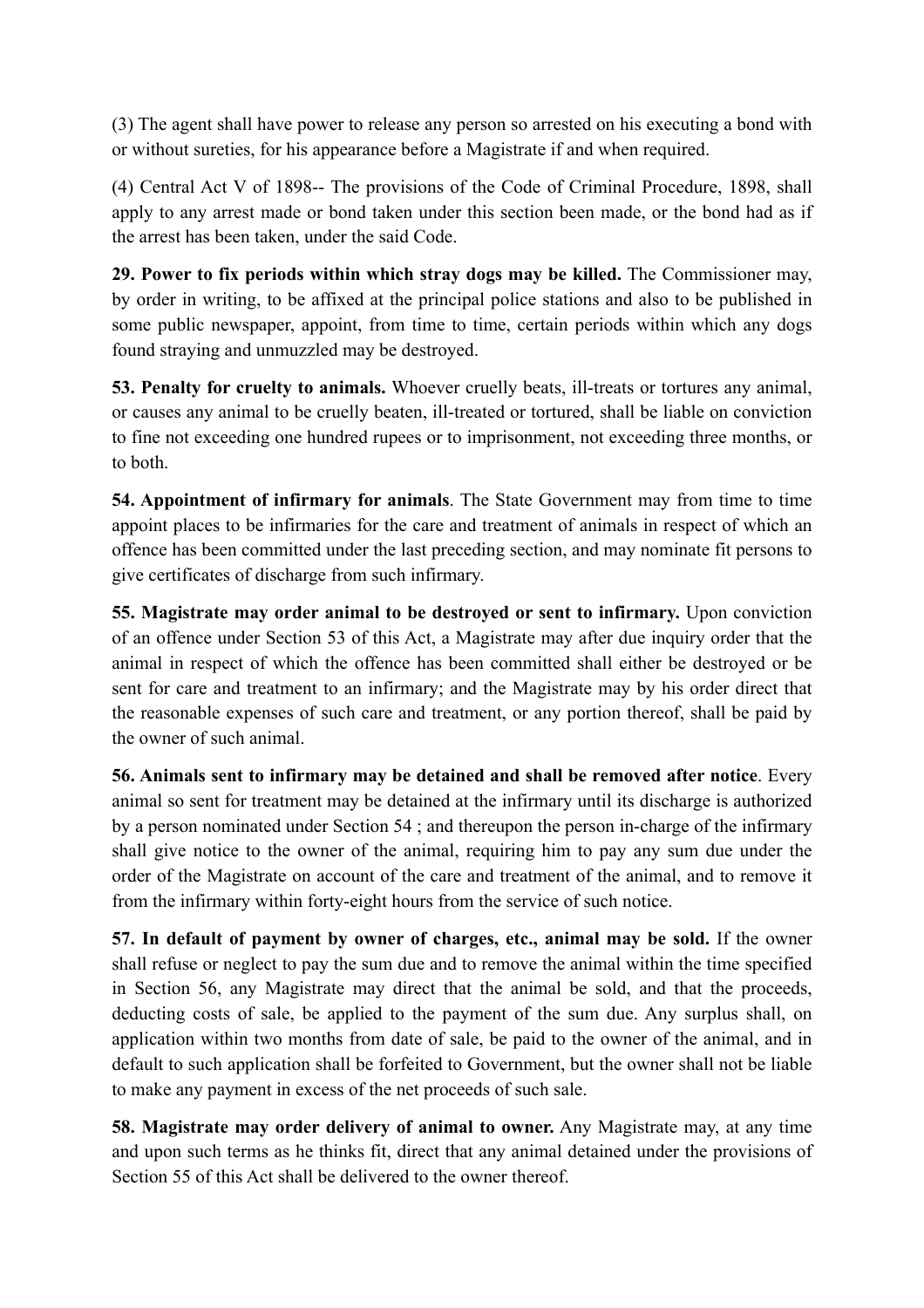**60. Stray animals to be impounded.** It shall be lawful for all persons to seize any cattle found straying upon any public place, or trespassing on any private grounds, and to confine such cattle in any pound appointed by the Commissioner and if such cattle shall not be redeemed by the owners within ten days after being so impounded by paying to the person having charge of such pound the fee of three rupees for every goat, sheep or pig, and five rupees for every other animal, together with the expenses of feeding the same while impounded, according to such daily rate as may from time to time be fixed by the Commissioner, such cattle shall be publicly sold and the proceeds of such sale, after paying the said fee and the expenses of feeding, shall be paid to the owners thereof, or in default of their claiming such proceeds for the space of fifteen days after such sale, shall be credited to any fund applicable to Police purposes.

### **71. Penalty for certain offence in public place.**

Whoever, in any public place commits any of the following offences, shall be liable on conviction to fine not exceeding two hundred and fifty rupees, or to imprisonment which may extend to three months:

- (i) Rash or negligent driving-- Whoever drives or rides any animal, or drives, drags or pushes any vehicle in a rash or negligent manner.
- (ii) Causing obstruction by negligence in driving cattle--Whoever by negligence or ill-usage in driving cattle causes any mischief or obstruction by such cattle.
- (iii) Driving, etc., elephant or camel without Commissioner's permission-- Whoever drives, rides or leads any elephant or camel without permission from the Commissioner.

(vii) Driving etc., animals or vehicles on a foot-way--Whoever leads or rides any animal, or drives, drag or pushes any vehicle, upon any foot-way, or fastens animal so that it can stand across or upon any foot-way

(viii) Permitting cattle or vehicle to be under control of child--Whoever permits any cattle or vehicle to be under the control of a child under the age of twelve years.

(ix) Leaving vehicle or cattle without due control-- Whoever, being in-charge of any vehicle or cattle, leaves it or them at such distance as not to have the same under due control.

(x) Exposing for show animal or vehicle, making or repairing vehicle, or training horses except as allowed by Commissioner-- Whoever cleans or exposes for show, hire or sale any animal or vehicle, or makes or repairs part of any vehicle except in cases of accident where repair on the spot is necessary, or trains or breaks any horse except in such places and at such times as may be allowed by the Commissioner.

(xi) Obstructing thoroughfare-- Whoever causes any vehicle to remain or stand longer than may be necessary for loading or unloading, except at places appointed for the purpose by the Commissioner, or fastens any horse or other animal so as to cause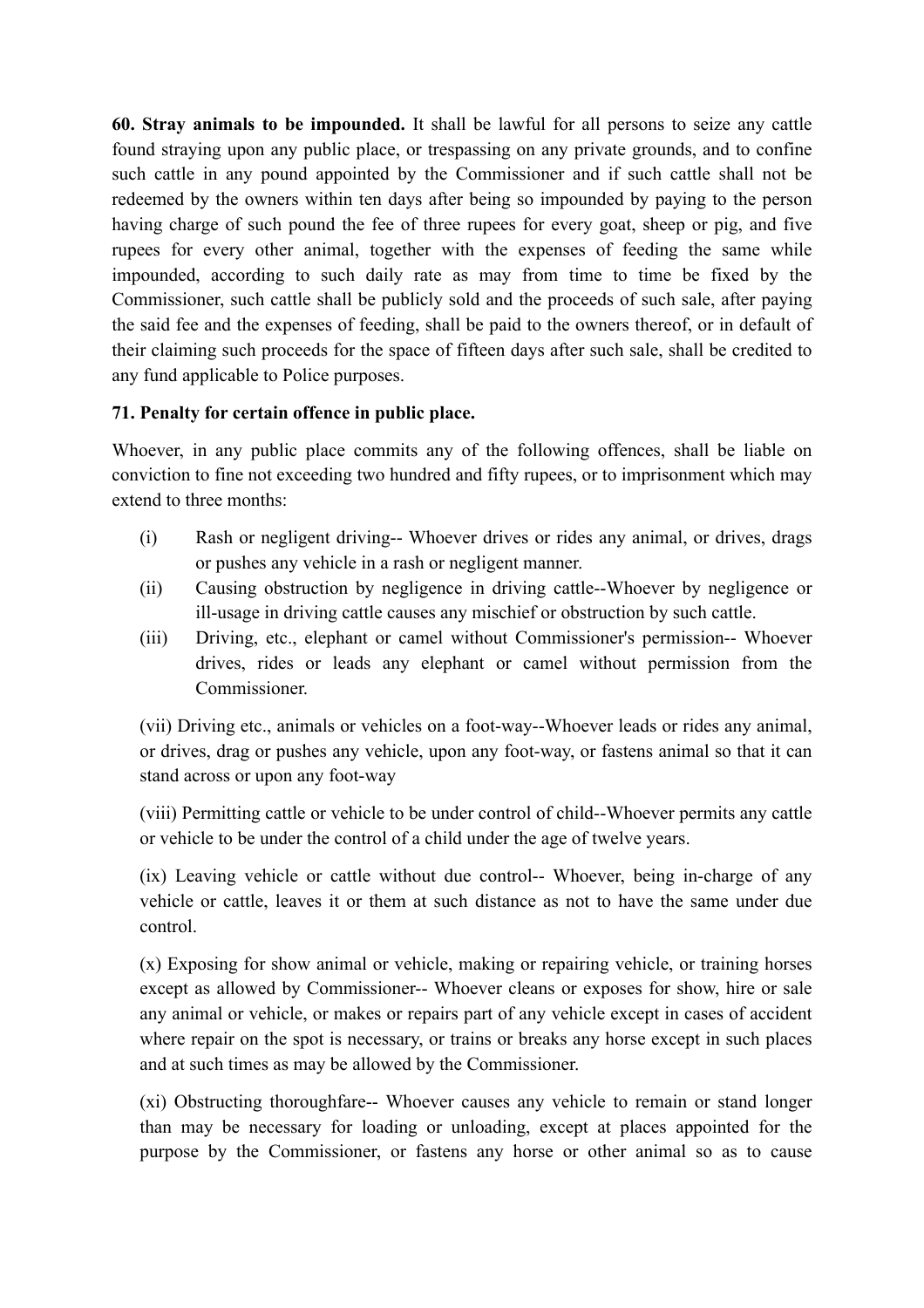obstruction ; or in any way wilfully obstructs or causes obstruction to the free passage of any thoroughfare.

(xii) Letting loose horses or ferocious dogs-- Whoever negligently lets loose any horse, or suffers any ferocious dog to be at large without a muzzle, or sets on or urges any dog or other animal to attack, worry or put in fear any person or cattle.

(xiv) Flying a kite, wantonly frightening horse, etc-- Whoever flies a kite or wantonly frightens any horse, or in driving, dragging or pushing any vehicle creates a noise reasonably calculated to cause danger to that persons using the thoroughfare.

(xvii) Bathing in public street-- Whoever bathes or washes himself or any other person, or any animal or clothing, except in a place set apart for such purpose.

(xviii) Intruding on or fouling, bathing-place-- Whoever obstructs or incommodes a person bathing at any place set apart as a bathing place by wilful intrusion, or by washing cattle or dogs at or near such place, or in any other way.

### **TELANGANA/ANDHRA PRADESH**

### **Hyderabad Police Act, 1348-F**

**3. Definitions.** In this Act unless there is something repugnant in the subject or context:

(d) the word "cattle" shall have the same meaning as defined in sub-section (45a) of Sec. 2 of the [Andhra Pradesh (Telangana Area) General Clauses Act, 1308-F (Act III of 1308-  $F$ ); i.e.,

*(45-A) The word "cattle" shall include elephant, camel, bullock, buffalo, horse, pony, mule, ass, pig, ram and goat*;

# **21. Power to make rules for regulation of traffic and for presentation of order.**

The [Commissioner of City Police. Hyderabad] may, from time to time, make rules not inconsistent with this Act in respect of the following. Such rules shall, in cases of clauses (b) and (c), be subject to the control of the Government and with regard to the remaining clauses, sanction of the Government shall be obtained prior to the enforcement of rules:

(b) regulating traffic of all kinds, in public street or public places, and regulating the use of streets and public places by persons walking, driving. cycling or accompanying or leading cattle, with a view to prevent danger, inconvenience or obstruction to the Public; (c) regulating the conditions under which vehicles may be parked in public streets and public places, and the use of public streets as temporary halting places for cattle and vehicles;

# **27. Destruction of stray dogs.**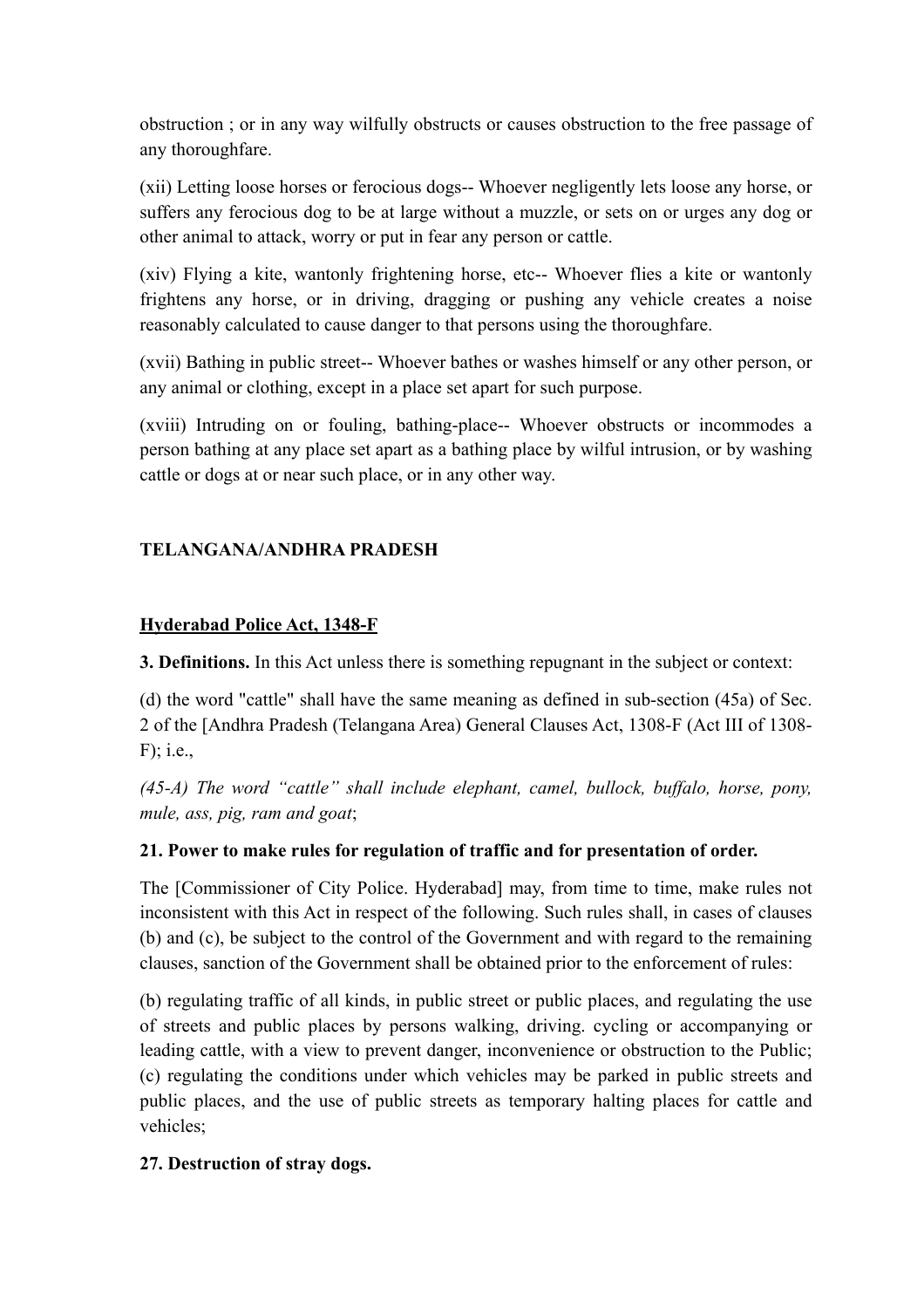(1) The [Commissioner of City Police, Hyderabad may, from time to time, by notification proclaim that any stray dog found, during such time as may be specified in the notification wandering in any street or in any public place shall be destroyed and every such dog found in any street or public place, during the hours mentioned in the notification, shall be destroyed.

(2) Muzzling or seizure of dogs: The [Commissioner of City Police, Hyderabad may by public notice, require that every such dog as may be in any street or public place and not led by some person shall be muzzled in such manner as to prevent it from biting, while not causing inconvenience to it in eating or breathing and every Police Officer may, so long as such notice remains in force, destroy, or take possession of and detain any dog not so muzzled and found astray beyond the premises of the owner.

Savings as to dogs wearing collars: Provided that any dog so found with a collar bearing the name or address of its owner, shall not, unless it is rabid, be forthwith destroyed but it shall be detained and information thereof be given by post or otherwise to its owner.

(3) Destruction or sale of dogs: If any dog which has been detained under sub-section (2) remains without the owner providing it with a muzzle for 3 clear days and paying all expenses for such detention may be sold or destroyed with the sanction and under the order of [Commissioner of City Police, Hyderabad].

# **28. Destruction of suffering and unfit animals.**

(1) Any Police officer who in any street place, other than a place of worship, finds any animal other than a cow or bull so diseased, or so severely wounded and in such a physical condition that in his opinion it cannot without cruelty be removed therefrom, shall, if the owner of the animal is absent or does not consent to the destruction of the animal, at once summon the Veterinary officer of the area in which the animal is found and if the Veterinary Officer certifies that the animal is so mortally wounded or severely diseased or in such a physical condition that it is cruel to keep it alive, the said Police Officer may, without the permission of the owner destroy the animal or cause it to be destroyed. But if the Veterinary Practitioner is of opinion that the animal can be removed from the place where it is found without causing it great suffering and if the owner or person in charge of the animal or in his absence any other person present on the spot, is willing or offers to remove the animal to the nearest veterinary hospital in such time as the veterinary practitioner considers reasonable, the Veterinary Practitioner shall allow the animal to be so removed. If the owner or person in charge of the animal or any other person does not consent or fails so to remove the animal, the Veterinary Practitioner may direct the Police Officer to remove the animal before it is destroyed to such place as he may think fit:

Provided that when any animal is destroyed in any street or public place it shall, as far as possible, be screened from the public gaze while it is being destroyed.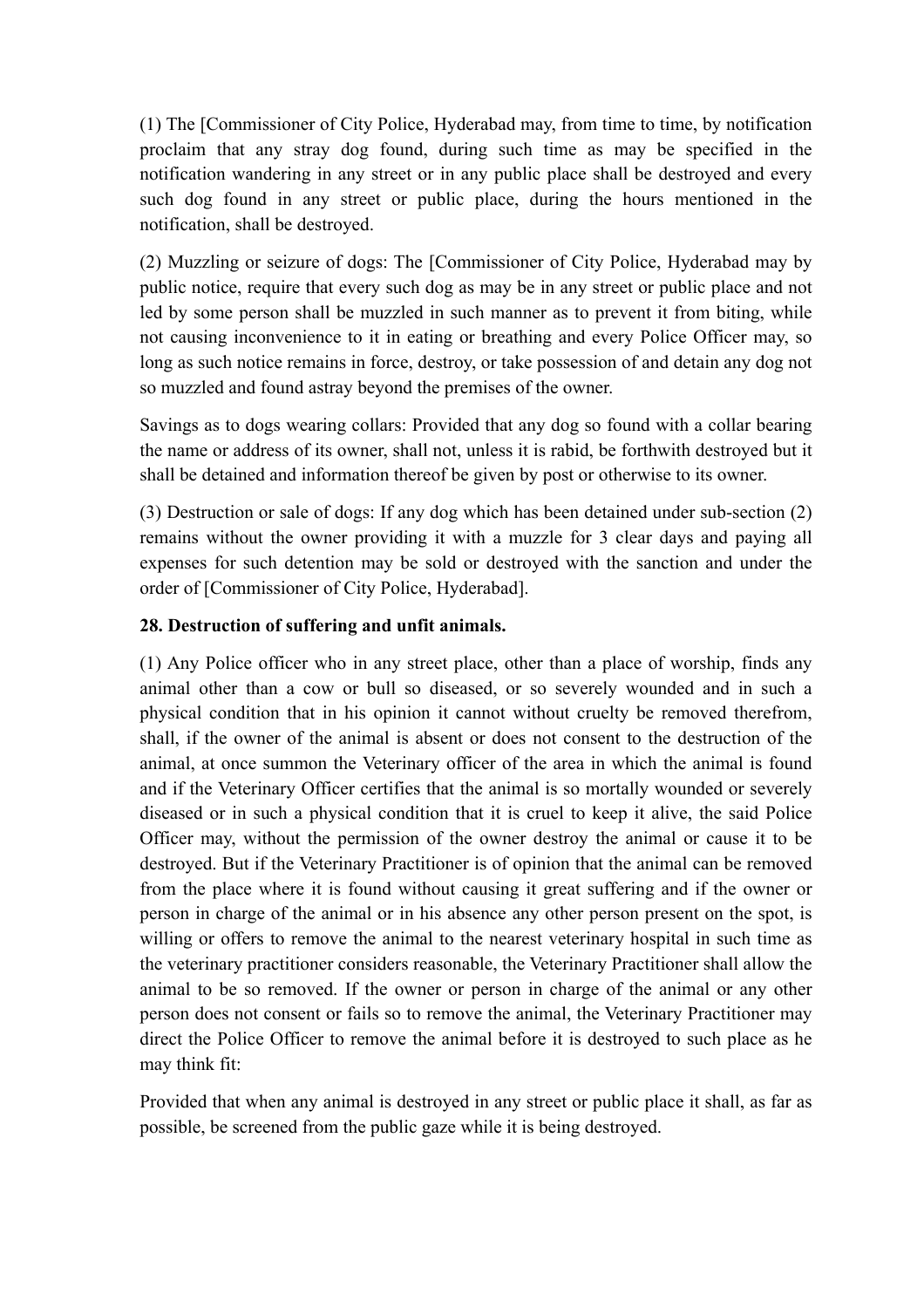Explanation: For the purpose of this section the word "bull" shall not be deemed to include "bullock".

(2) The Government may appoint such persons as it thinks fit for veterinary treatment to be Veterinary Practitioners for the purposes of this section and determine the areas of which they shall be in charge for the purposes of this section.

**30. When Police may arrest any person without warrant.** Any Police officer may without an order from a Magistrate and without a warrant arrest any person:

(b) who is liable to be punished for an offence before him under Sections 59, 61, 64,65 and sub-sections (e), (g) and (i) of Section 66 and Sections 67,69,70,71 and sub-section (a) of Section 73, Section 75 and clauses first and second of Section 76 and Section 77 or who contravenes the rule made under clauses first and second of Section 77 or who contravenes the [rules made under clauses (b) and (gg) of sub-section ( I ) and subsections (4) and (5), fails to conform to the prohibitory directions given under clause (b) of sub-section (l) and clauses (a) and (b) of sub-section (2) of Section 22 or Sections 3, 4 and 5 of the Prevention of Cruelty to Animals Act No. I of 1313 Fasli;

# **42. Power to establish pounds for cattle and to appoint keeper.**

(1) The [Commissioner of City Police, Hyderabad] shall, from time to time, appoint such places as he thinks fit to be Cattle Pounds, and a Police Officer of such rank shall be appointed as pound-keeper as Government may approve.

(2) Every pound-keeper so appointed shall discharge his duties subject to the orders of the [Commissioner of City Police, Hyderabad].

**43. Impounding of cattle.** It shall be the duty of every Police Officer, and shall be lawful for any other person, to seize and impound in any Government pound any cattle found straying in any street or trespassing upon any private or Government property within the Hyderabad City Police limits.

**44. Delivery of cattle.** (l) If the owner of the impounded cattle or his agent appears and claims delivery of such cattle, the pound-keeper shall deliver the said cattle to him on payment of the pound fees and the actual expenses in respect of such cattle fixed under sub-section  $(4)$ .

(2) If within ten days from the date of impounding any animal, no person who is the owner of such animal appears and pays the fees and expenses specified in sub-section (4), such cattle shall be forthwith sold by auction, and the surplus remaining after deducting the fees and expenses aforesaid from the proceeds of the sale, shall be paid to any person, who, within fifteen days from the date of sale, appears before the officer appointed by the [Commissioner of City Police, Hyderabad] for this purpose and proves to his satisfaction that he is the owner of the said animal. In other cases such proceeds of sale shall be appropriated by the Government.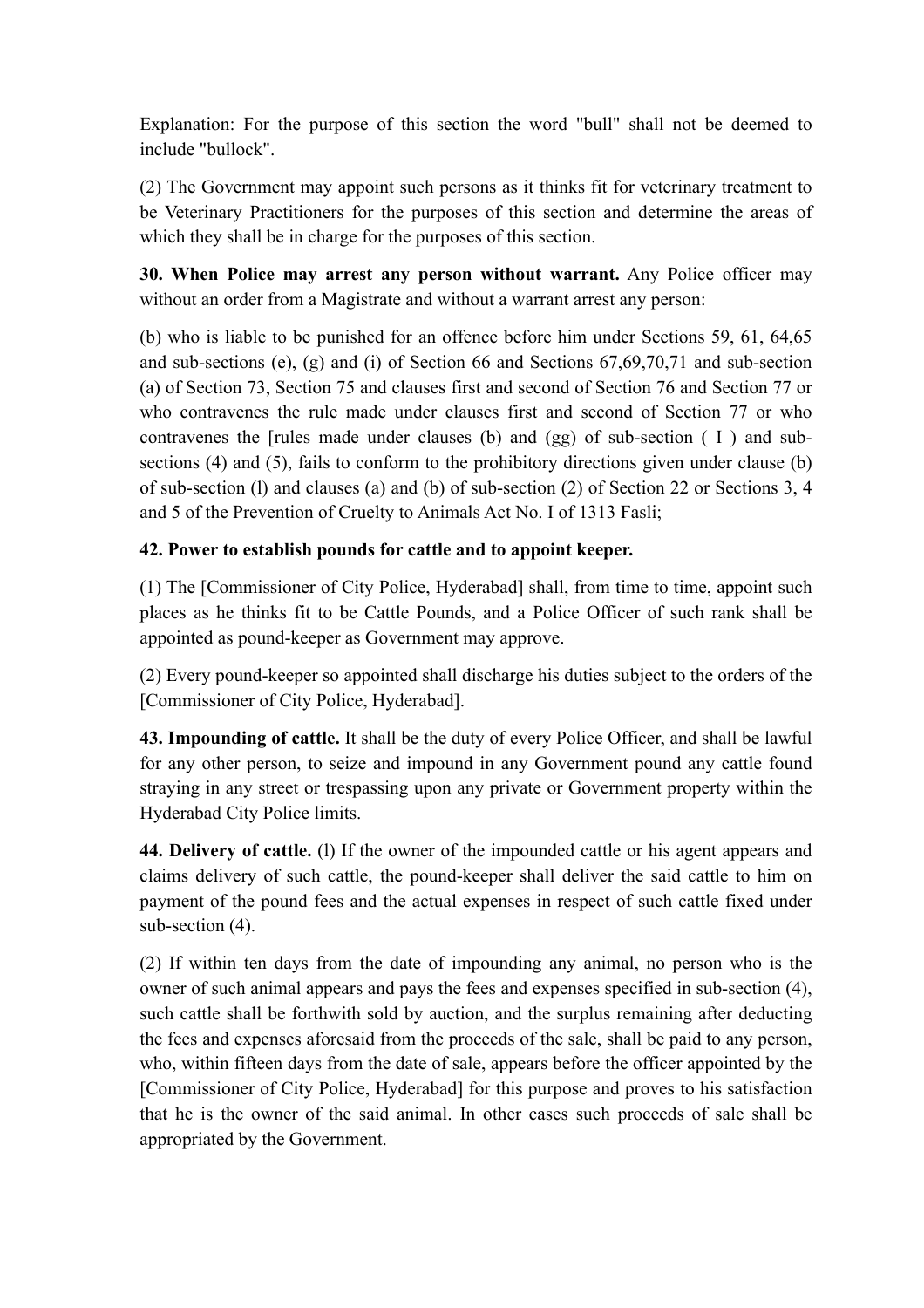(3) No Police officer or pound-keeper shall directly or indirectly purchase any cattle at a sale under sub-section (2).

(4) (a) Fines in respect of the following cattle impounded in accordance with the foregoing provisions shall be levied at the rates shown against each of them namely:

| 56  | Hyderabad City Police Act, 1348 F<br>[Sec.45                       |                           |
|-----|--------------------------------------------------------------------|---------------------------|
|     | Name of Cattle                                                     | Rate of fine<br>per head  |
| (1) | Elephant and its young                                             | Fifteen rupees.           |
|     | (2) Camel and its young                                            | Seven rupces eight annas. |
|     | (3) Horse and its young                                            | Three rupees.             |
|     | Gectan cular Scip-<br>(4) He-buffalo; she-buffalo<br>and its young | Two rupees eight annas.   |
|     | (5) Bullock, cow and the<br>young of cow                           | Two rupees.               |
|     | (6) Pony, gelding or mule                                          | Two rupees                |
|     | (7) Ass, pig and their young                                       | One rupee eight annas.    |
| (8) | Goat, sheep, ram and<br>their young                                | One rupee.                |

Provided that the Government may, when satisfied that in any particular area cattle are allowed to go at large by their owners with intent to cause damage to the crops, by notification in the Official Gazette direct that in such area the fine shall be levied at double the rate specified above. Government may also, at any time, by a like notification modify or cancel the said notification.

(b) The pound fees and expenses chargeable shall be at such rates for each day including any part of a day as may be fixed by the [Commissioner of City Police, Hyderabad].

#### **66. Miscellaneous acts declared to be offences.** Whoever in any street, or public place:

(a) cleans any article of furniture, or any vehicle or grooms any animals;

.

(c) drives, leads, or propels on any path meant for pedestrians, any vehicle or rides any animal other than a perambulator; or

(d) except at such times and places as the Commissioner of City Police, Hyderabad may have permitted, trains or breaks any horse;

(e) sets on or urges a dog or other animal to attack, worry or put in fear any person or animal;

(f) negligently lets loose any horse, or other animal so as to cause danger, injury, alarm or annoyance or lets loose any ferocious dog without a muzzle;